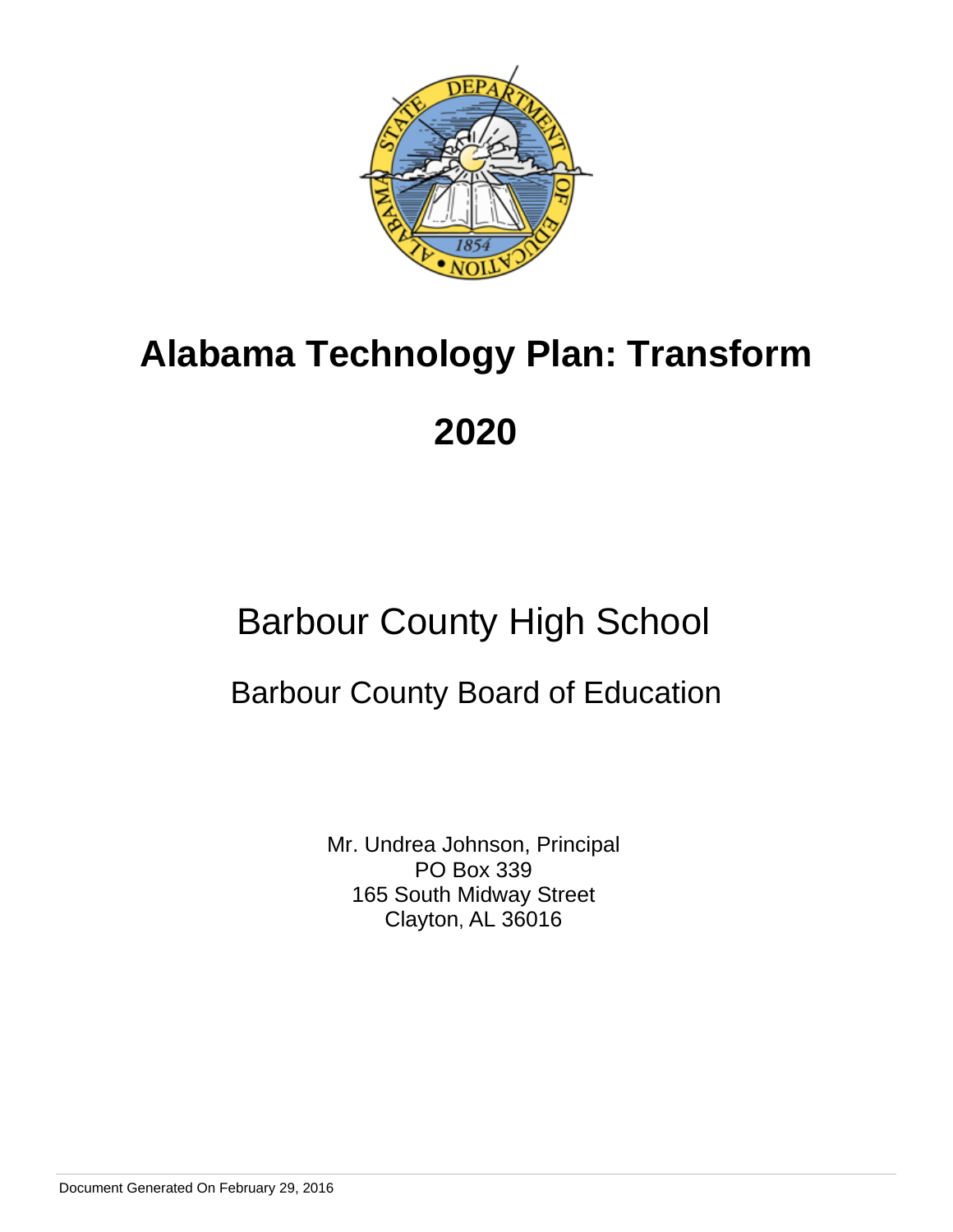## **TABLE OF CONTENTS**

## **Executive Summary**

## **Improvement Plan Stakeholder Involvement**

## **Technology Diagnostic**

## **2015-2016 BCHS Technology Plan**

| <b>IGW</b><br>-- |
|------------------|
|------------------|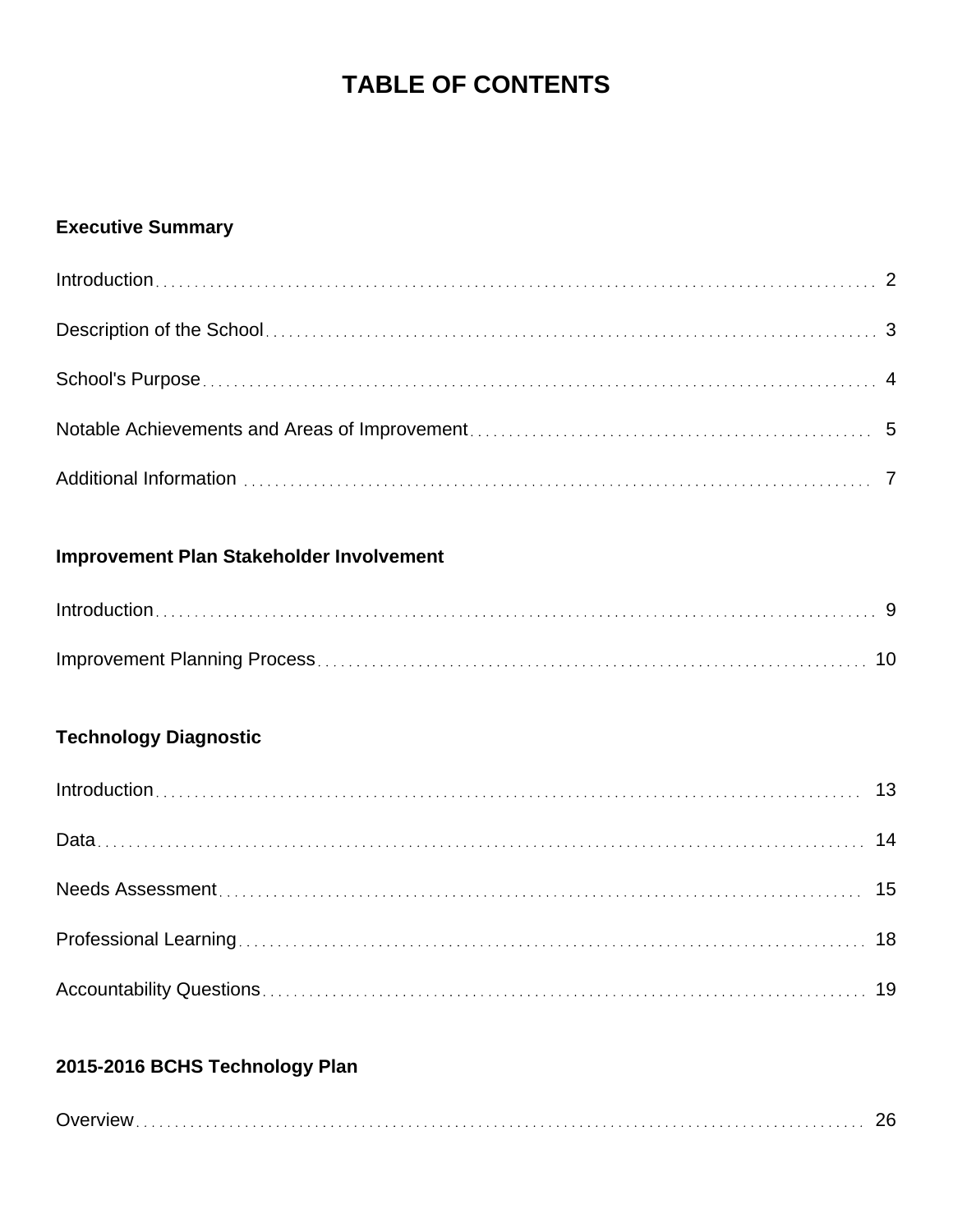| Goal 3: All educators and students will have tools to access a comprehensive viable infrastructure when and where they |  |
|------------------------------------------------------------------------------------------------------------------------|--|
|                                                                                                                        |  |
|                                                                                                                        |  |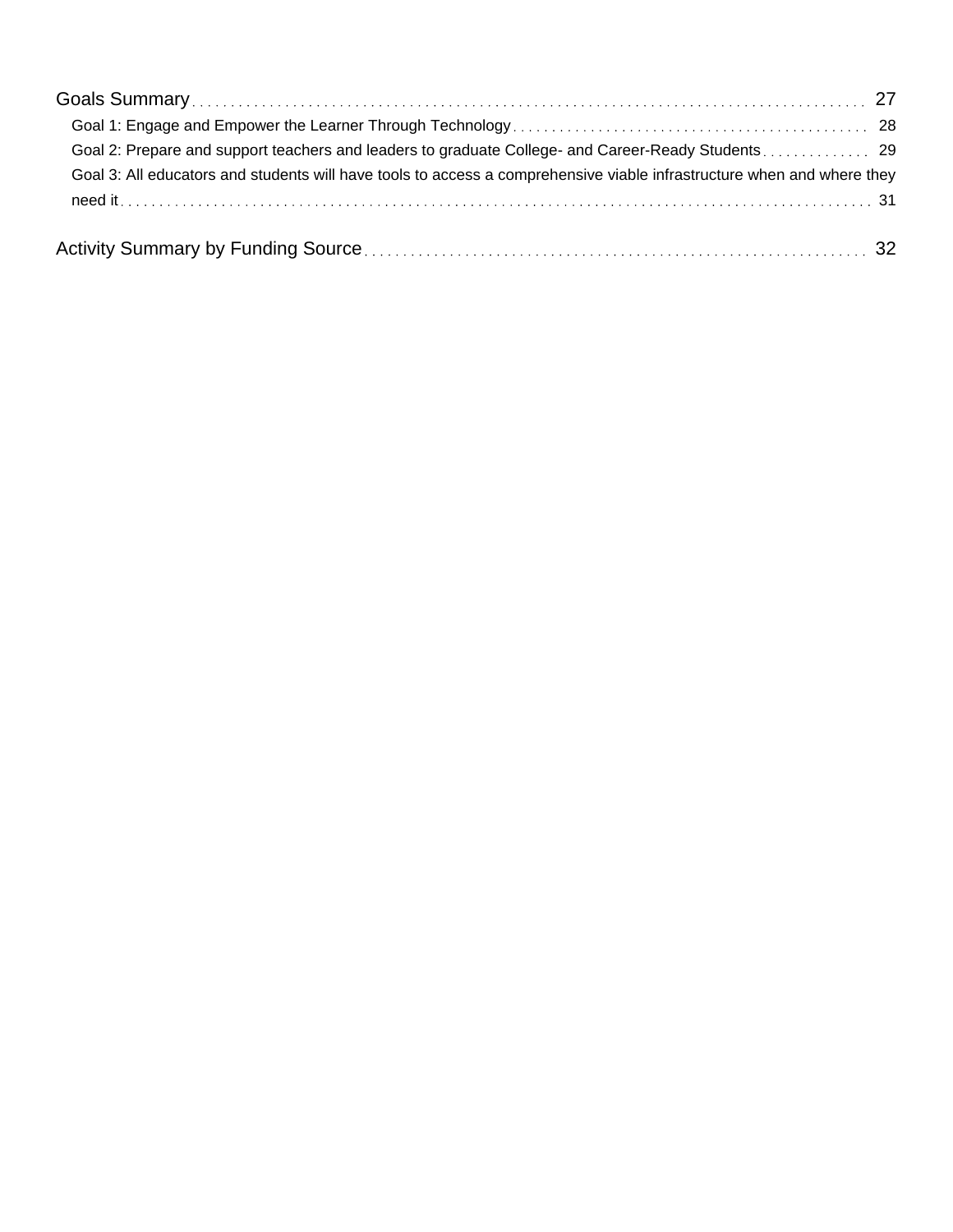# **Executive Summary**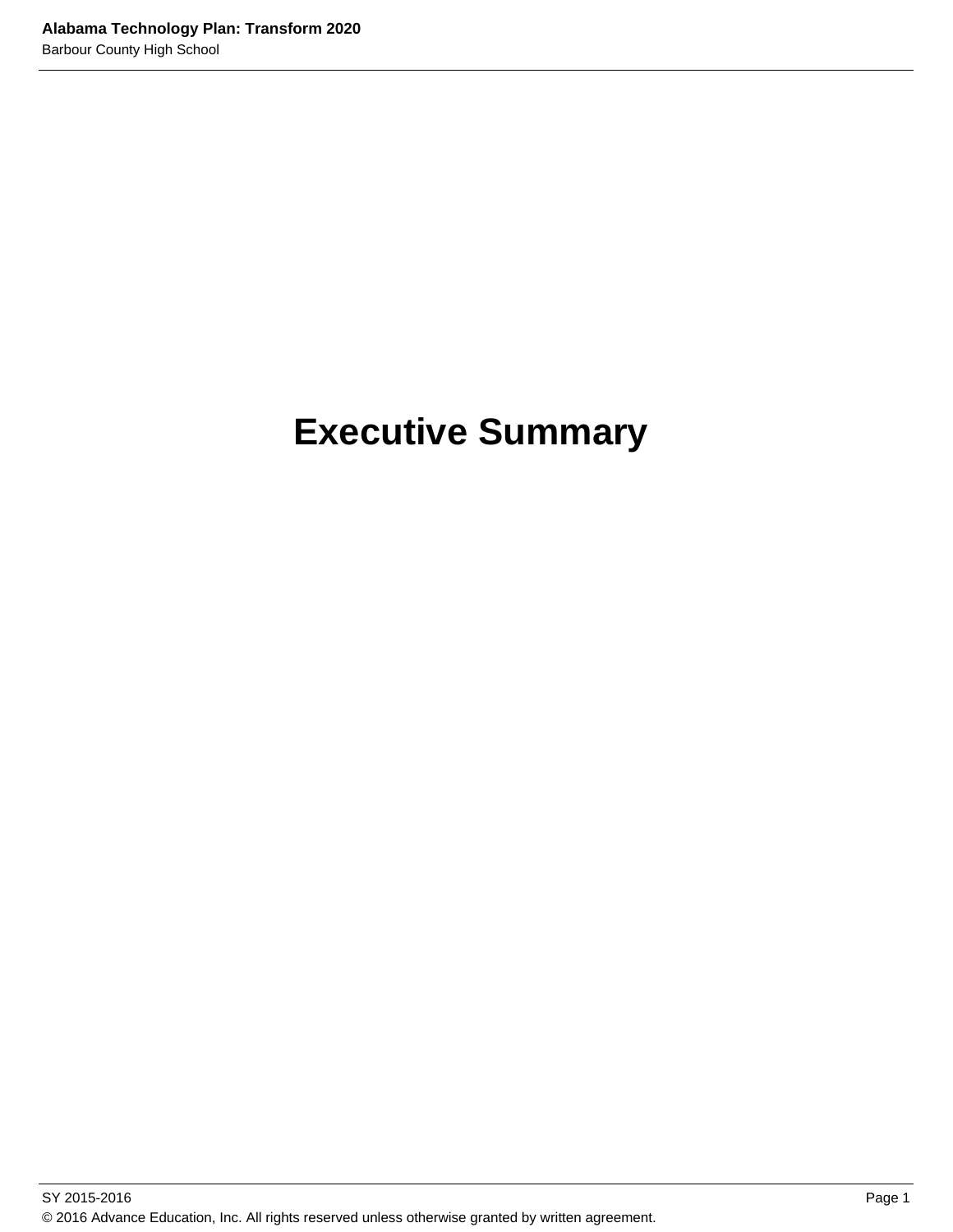## **Introduction**

Every school has its own story to tell. The context in which teaching and learning takes place influences the processes and procedures by which the school makes decisions around curriculum, instruction, and assessment. The context also impacts the way a school stays faithful to its vision. Many factors contribute to the overall narrative such as an identification of stakeholders, a description of stakeholder engagement, the trends and issues affecting the school, and the kinds of programs and services that a school implements to support student learning.

The purpose of the Executive Summary (ES) is to provide a school with an opportunity to describe in narrative form the strengths and challenges it encounters. By doing so, the public and members of the school community will have a more complete picture of how the school perceives itself and the process of self-reflection for continuous improvement. This summary is structured for the school to reflect on how it provides teaching and learning on a day to day basis.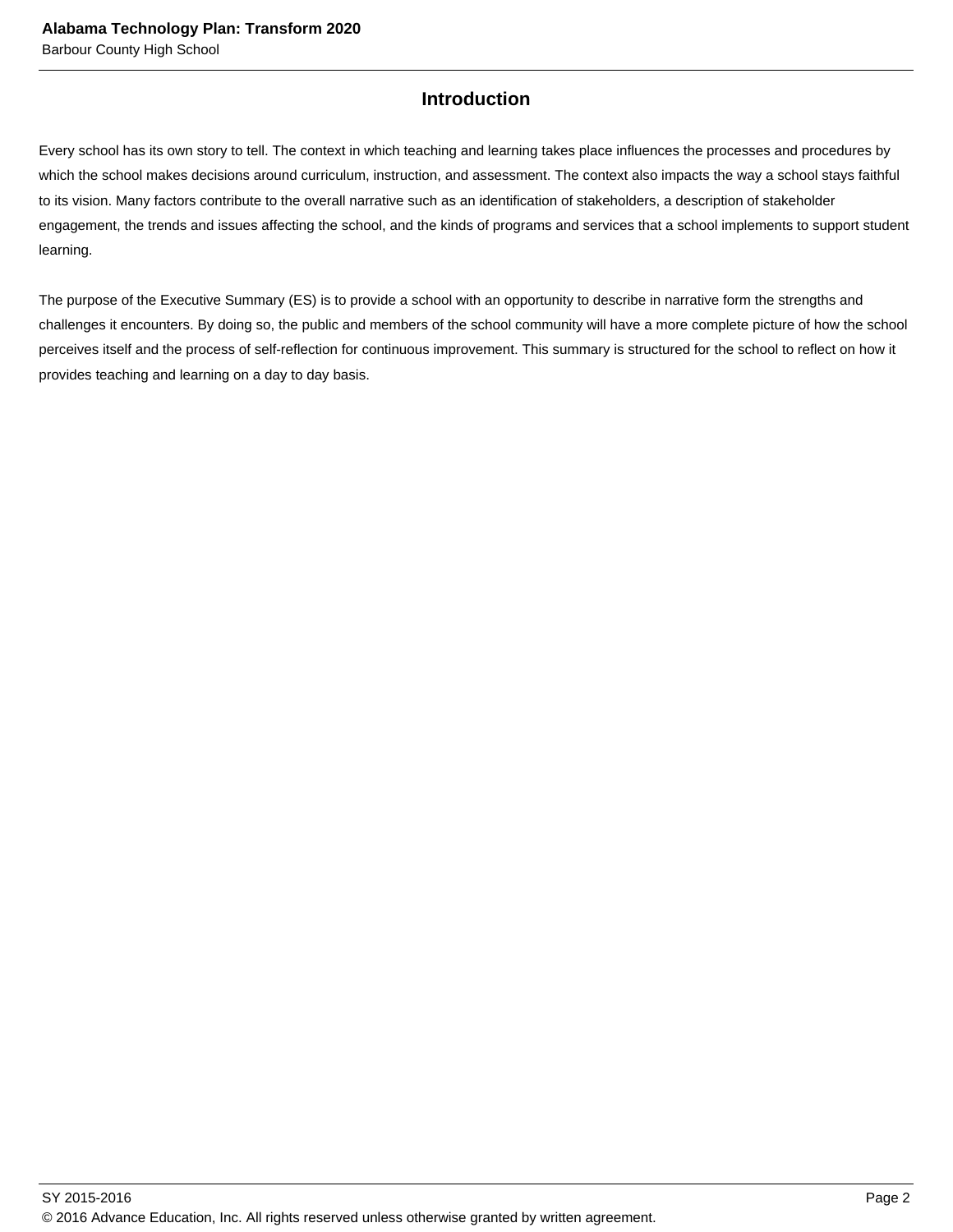## **Description of the School**

**Describe the school's size, community/communities, location, and changes it has experienced in the last three years. Include demographic information about the students, staff, and community at large. What unique features and challenges are associated with the community/communities the school serves?**

Barbour County High School (BCHS), "Home of the Jaguars," is located at 165 South Midway Street in Clayton, AL. BCHS serves a student population of 392. There are a total of eleven towns and communities within the district attendance zone. Our students come from all areas of Barbour County except for the Eufaula City School District.

BCHS is newly configured into a grade seven through twelve school. As such, the school personnel now consists of the following: a principal, an assistant principal, a guidance counselor, a library media specialist, twenty six teachers, two paraprofessionals, one janitor, three cafeteria workers and one secretary.

In August 2015, the Bureau of Labor Statistics listed the unemployment rate as 9.6%. The largest employers in the county are Keystone Foods, Ventress Correctional Facility, and Easterling Correctional Facility. According to the 2009 Alabama Poverty Project statistics, Barbour County's poverty rate is 32.8%. The number of persons under the age of eighteen in Barbour County living in poverty is 41.2%, which means that nearly half of the children in Barbour County are considered poor. One hundred percent of students in the school district receive breakfast and lunch at no cost.

BCHS provides many programs and services that support student and learning community needs. The Gear Up Program is designed to increase the number of students who are prepared to enter and succeed in post-secondary education. Jobs for American Graduates (JAGS) is crafted to prepare students for entrance into the workforce after graduation. Accelerated Reading, Read180 and System 44 programs are designed to enhance reading skills. Students of the Month is used to showcase and encourage success.The BCHS Parent Center, located in the media center, is made available to fulfill the needs of the learning community. Resource teacher and speech pathologist specialist services are provided for eligible students. OdysseyWare courses are available to deliver comprehensive Core, Elective and CTE K-12 curriculum and educational tools. ACCESS Virtual Learning courses which were developed to create equity through additional educational offerings for all Alabama public high school students are also available.

To support continued improvement in technology and to foster interactive learning and effective presentation, classrooms are equipped with interactive whiteboards, mounted LCD projectors, wireless laptops for all teachers, document cameras, interactive writing pads, teacher webpages, and email. There are four fixed computer labs in the facility, a mobile laptop lab and a mobile Samsung Galaxy Tab Nook (eReader plus) lab that are utilized to create, deliver, and enhance instruction and learning.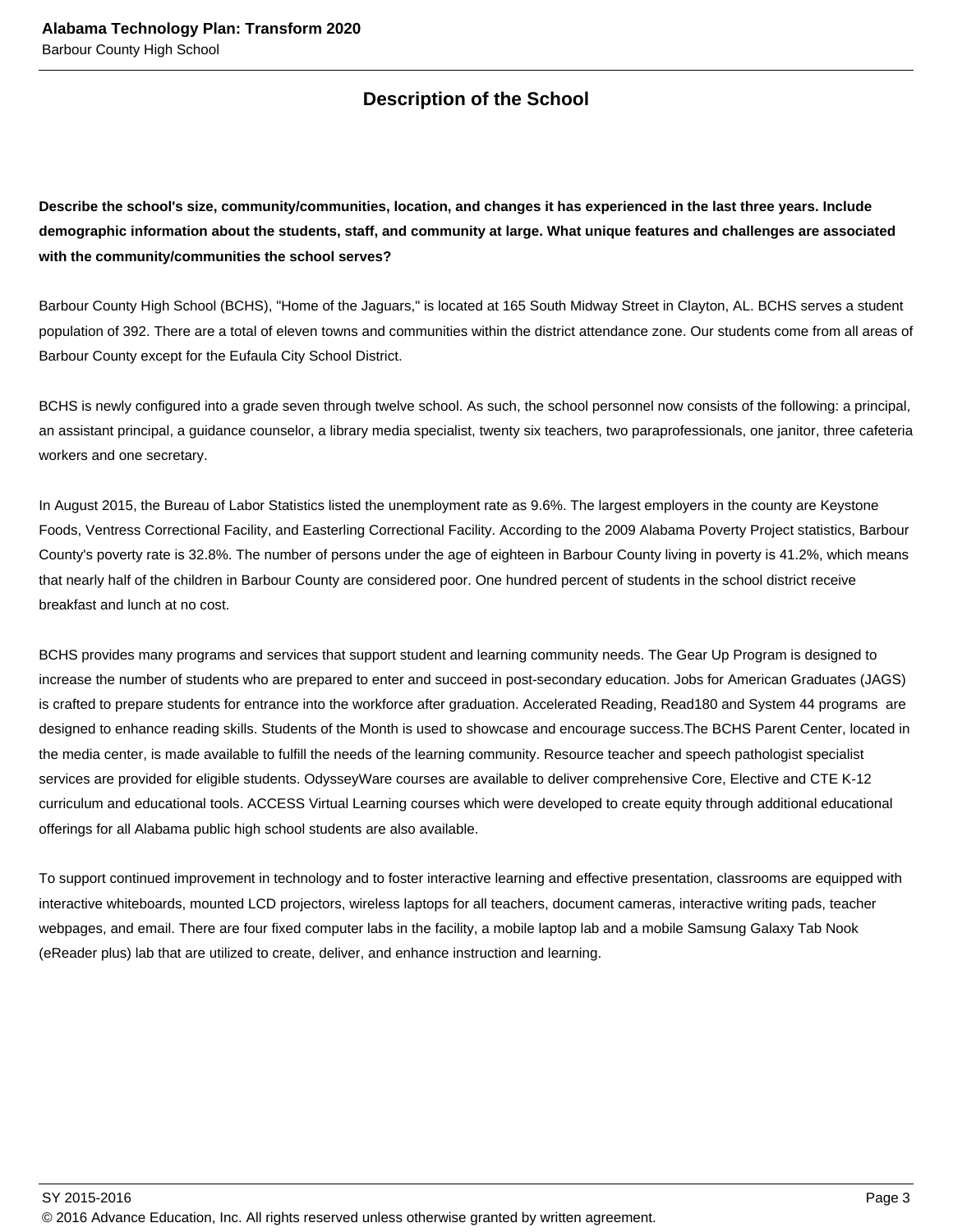## **School's Purpose**

**Provide the school's purpose statement and ancillary content such as mission, vision, values, and/or beliefs. Describe how the school embodies its purpose through its program offerings and expectations for students.**

The Mission Statement of Barbour County High School

The mission of Barbour County High School is to empower students with the necessary skills to be successful in their future endeavors by providing a safe, secure, educational environment with innovative technological teaching methods that will enhance the learning of all students.

The Vision Statement of Barbour County High School

The faculty, staff, students, and community share the vision that all of our students are determined for success. We expect our students to be productive citizens in a multicultural society.

The Motto of Barbour County High School "Determined for Success"

The Belief Statements of Barbour County High School (as communicated in Parent-School Compact)

We believe our school should provide high-quality curriculum and instruction in a supportive and effective learning environment. We believe that a positive, collaborative relationship as well as shared responsibility between the school, students, parents and community is essential to the success of our students and our school.

Barbour County School District Vision

The primary function of the public school is to provide educational experiences and opportunities for each student. Education usually takes place in an atmosphere of good order and discipline. The responsibility for good order and discipline belongs to the entire community, meaning students, teachers, parents, school administrators, the school board, and the general public.

#### Barbour County School District Mission

To develop the potential of all students by enabling them to become productive members of society by providing quality, student-centered instruction delivered by dedicated, qualified staff in safe, inclusive learning environments that reflect various educational experiences, use available resources and involve parents and community stakeholders.

BCHS provides scientifically based curriculum to all students as well as a safe and encouraging environment. BCHS encourage parents and community members to be active participants in the education process.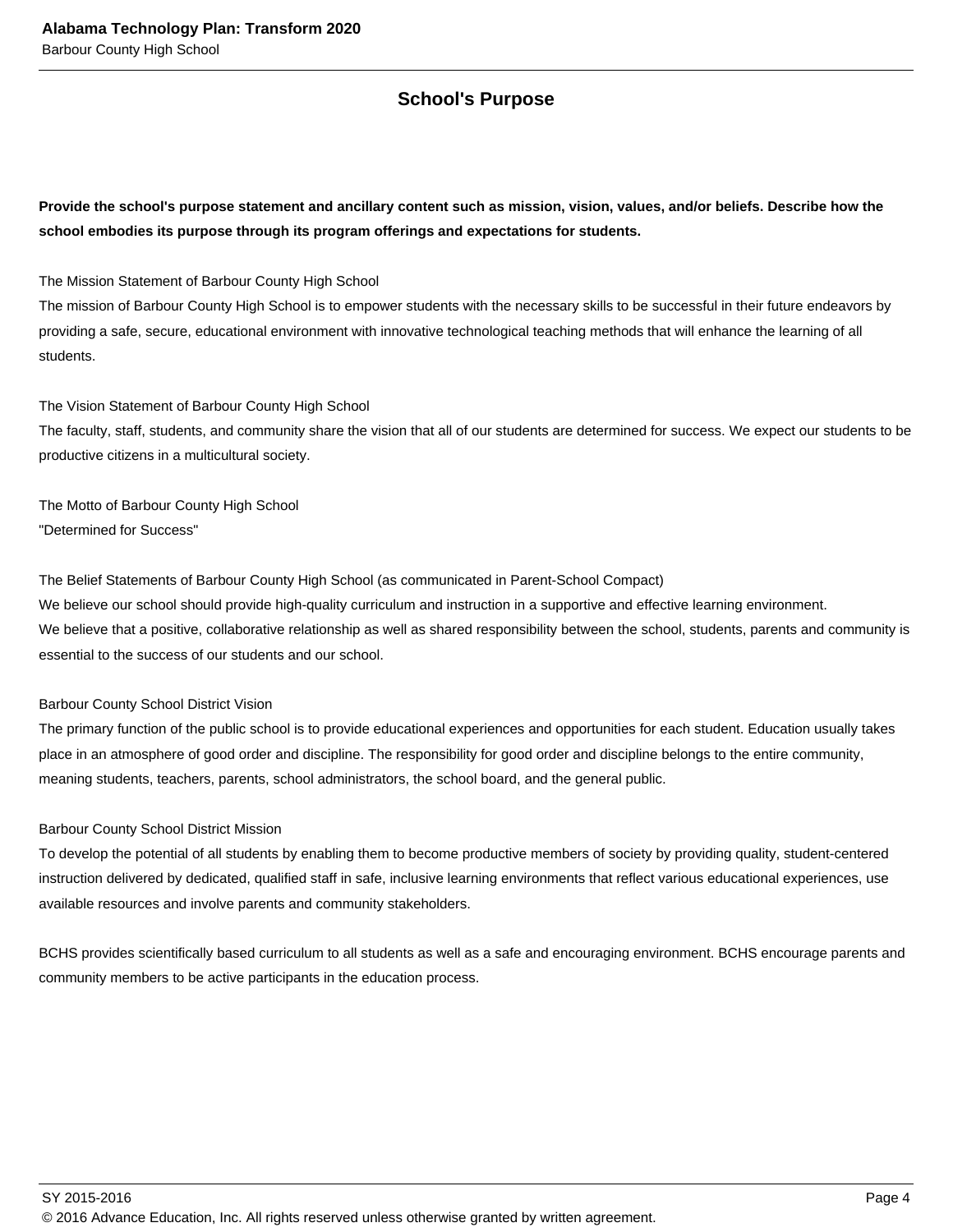## **Notable Achievements and Areas of Improvement**

**Describe the school's notable achievements and areas of improvement in the last three years. Additionally, describe areas for improvement that the school is striving to achieve in the next three years.**

Notable achievements for past three years:

The school has been restructured from a 10-12 school to a 7-12 school for better utilization of personnel and resources. The change will also give teachers a better opportunity to increase collaboration between grade levels.

The school's honor society received a charter from the National Honor Society.

The school has an active Youth Leadership Barbour team.

For the 2014-2015 school year, a drafting program was offered in collaboration with Wallace Community College for both college and high school credit.

The school changed the career technology programs to meet the needs of the community. The newest editions are Criminal Justice and Career Cluster Technology in addition to the existing Business Technology courses.

The school participated in an effort to increase students' proficiency in writing and to meet the new college-ready standards through the Wiregrass Writing Project.

BCHS participates in the Alabama Math Science Technology Initiative and Auburn University Science in Motion.

New programs were implemented in 2014-2015. Among those programs were Read180. This year, System 44 is also being implemented to increase reading proficiency for struggling students.

The school increased the number of high interest books in the library to capture the attention of students and encourage them to read. The number of AR points earned for 2013-2014 was 4.375 times higher than the preceding year.

Areas of improvement for past three years:

The school was in school improvement for three years.

The last year of AHSGE assessment, our juniors scored low in all areas of the AHSGE except Biology: 57% in reading, 54% in language, 67% in math, and 43% in social studies.

From 2013-2014 school year to the 2014-2015, the percentage of juniors meeting college readiness benchmarks on the ACT Plus Writing are the following:

--English moved from 14% to 11% respectively. The three point drop was consistent with the three point drop in the state scores as well.

--Mathematics moved from 2% to 0%.

--Reading moved from 7% to 5%.

--Science remained the same at 2%

--Met All Four remained constant at 0%.

Areas of improvement for the next three years:

The school will have to address the need to decrease the teacher turnover rate, which has been consistently high in the past three years. Teacher turnover was 50% for the 2013-2014 school year. There was a similar turnover rate for 2014-2015. The turnover rate for 2015-2016 was less than 30%. Our goal is still to recruit and retain effective, highly qualified teachers.

BCHS added Gear Up for 8th grade students. This program is designed to prepare students starting at grade 8 for success at the college

#### level.

© 2016 Advance Education, Inc. All rights reserved unless otherwise granted by written agreement.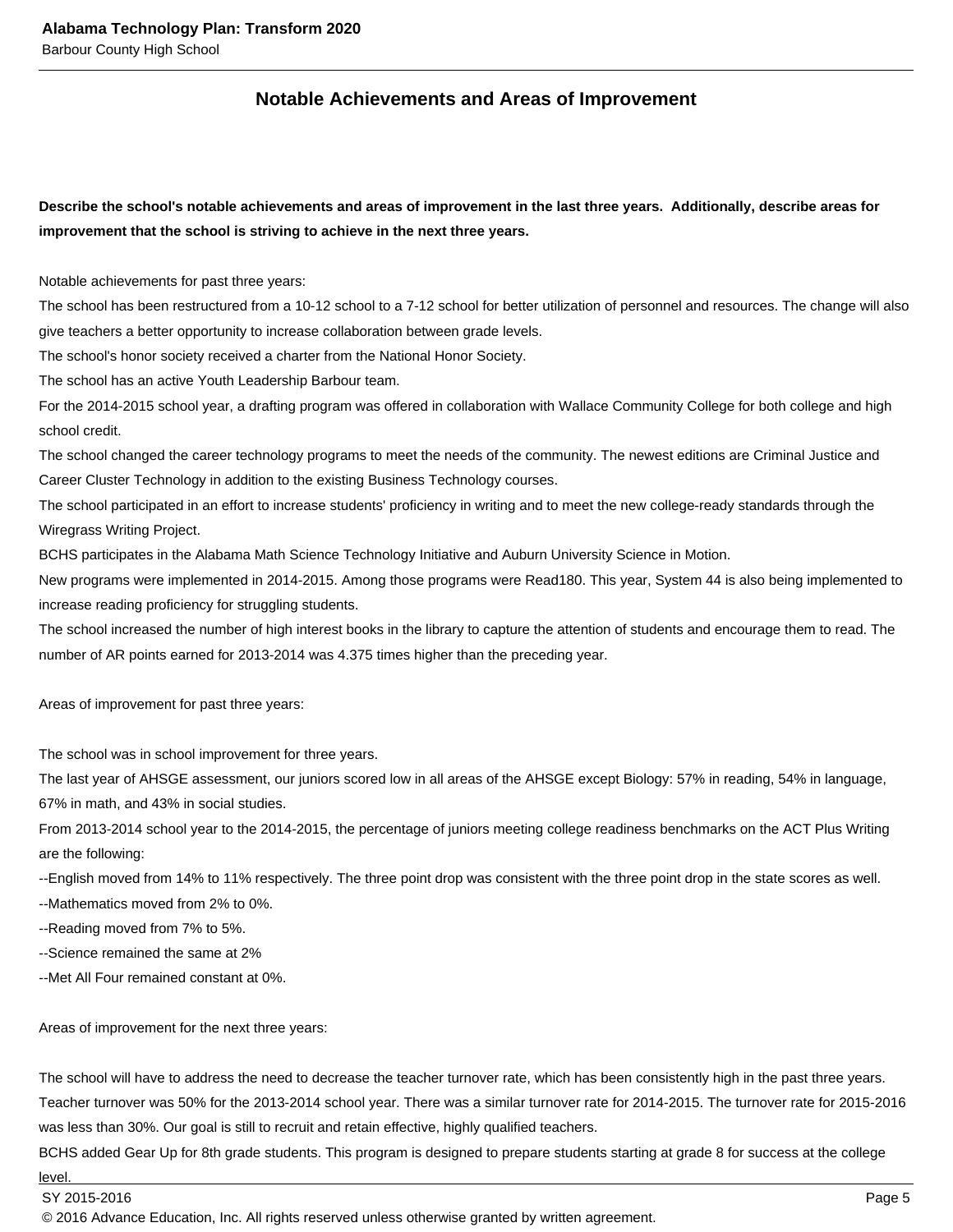Barbour County High School

Jobs for American Graduates (JAG), a newly added program, will prepare students to enter the workforce after graduation.

Teachers will continue to improve instruction through the implementation of strategic teaching, the use of technology, and parent and community involvement.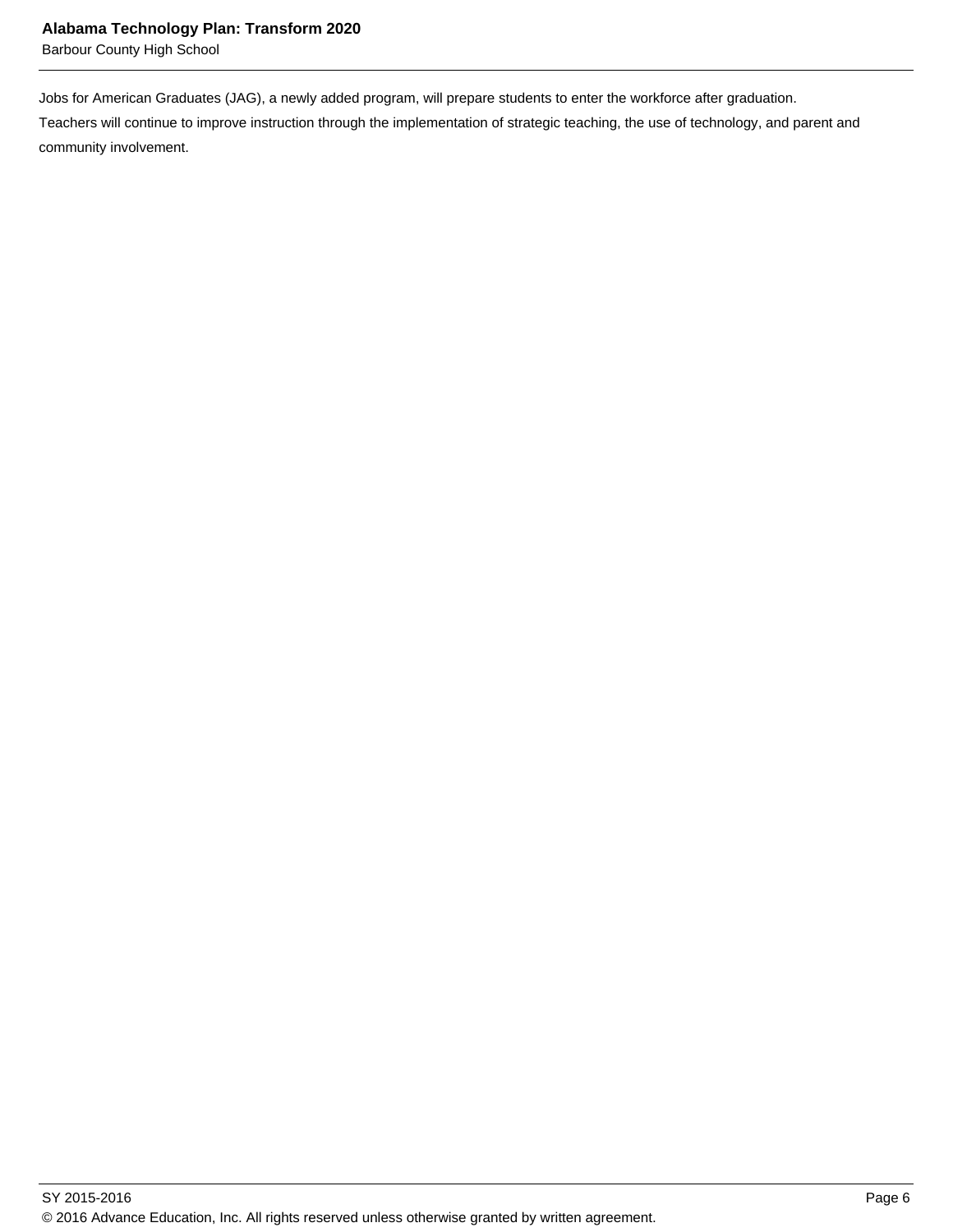## **Additional Information**

**Provide any additional information you would like to share with the public and community that were not prompted in the previous sections.**

The BCHS Parent Center is located in the library media center where parents have access to computers, printers, and other technology resources. The parents can utilize the center for personal and professional growth as well as general information. Many parents can complete free classes online. Informative posters and brochures are available in the parent center as well. The BCHS Parent Center addresses the needs of our diverse student population.

ACCESS courses are available to all students who are interested in taking advanced courses and/or other courses not offered at the school. BCHS participates in the Alabama Math Science Technology Initiative and Auburn University Science in Motion.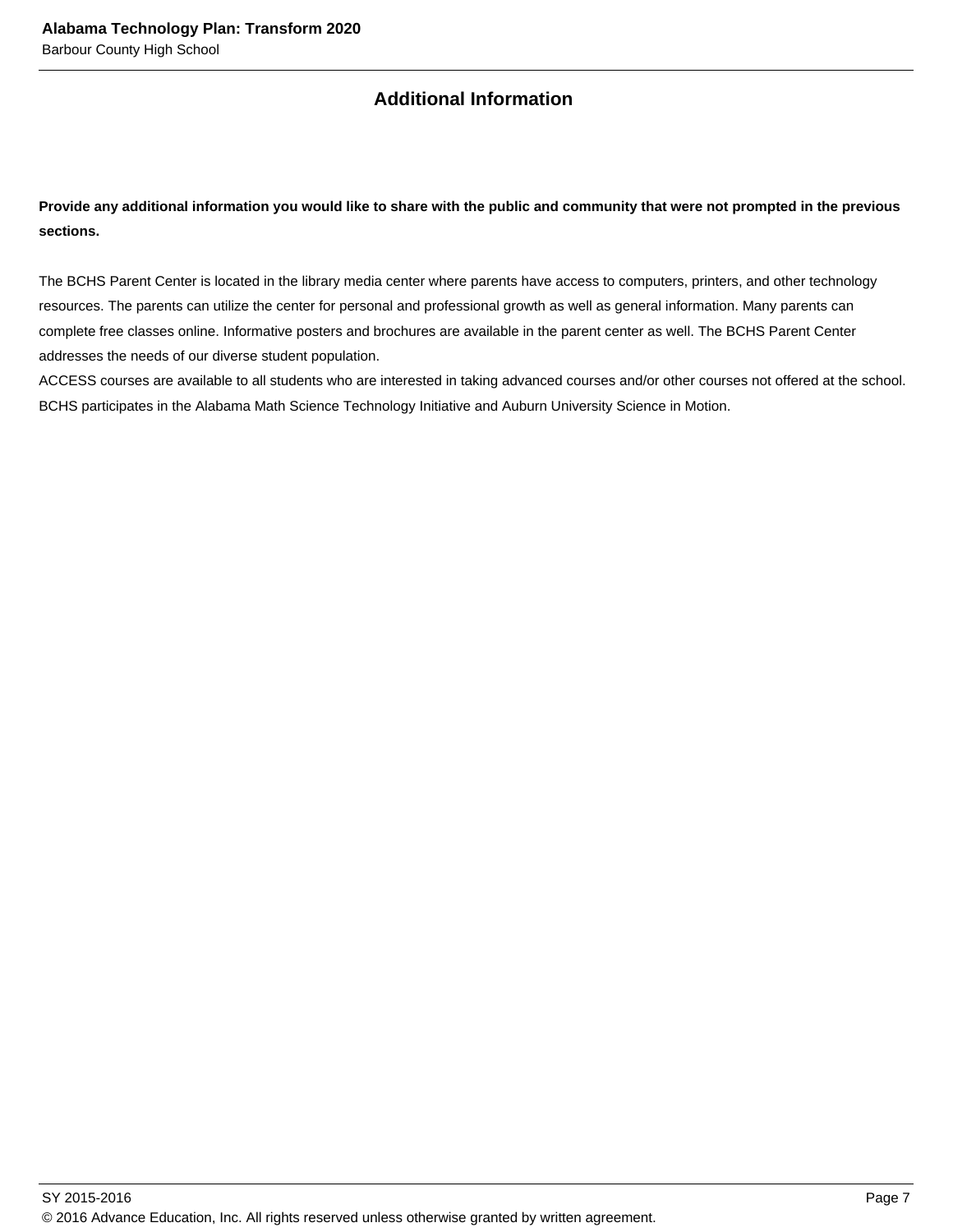# **Improvement Plan Stakeholder Involvement**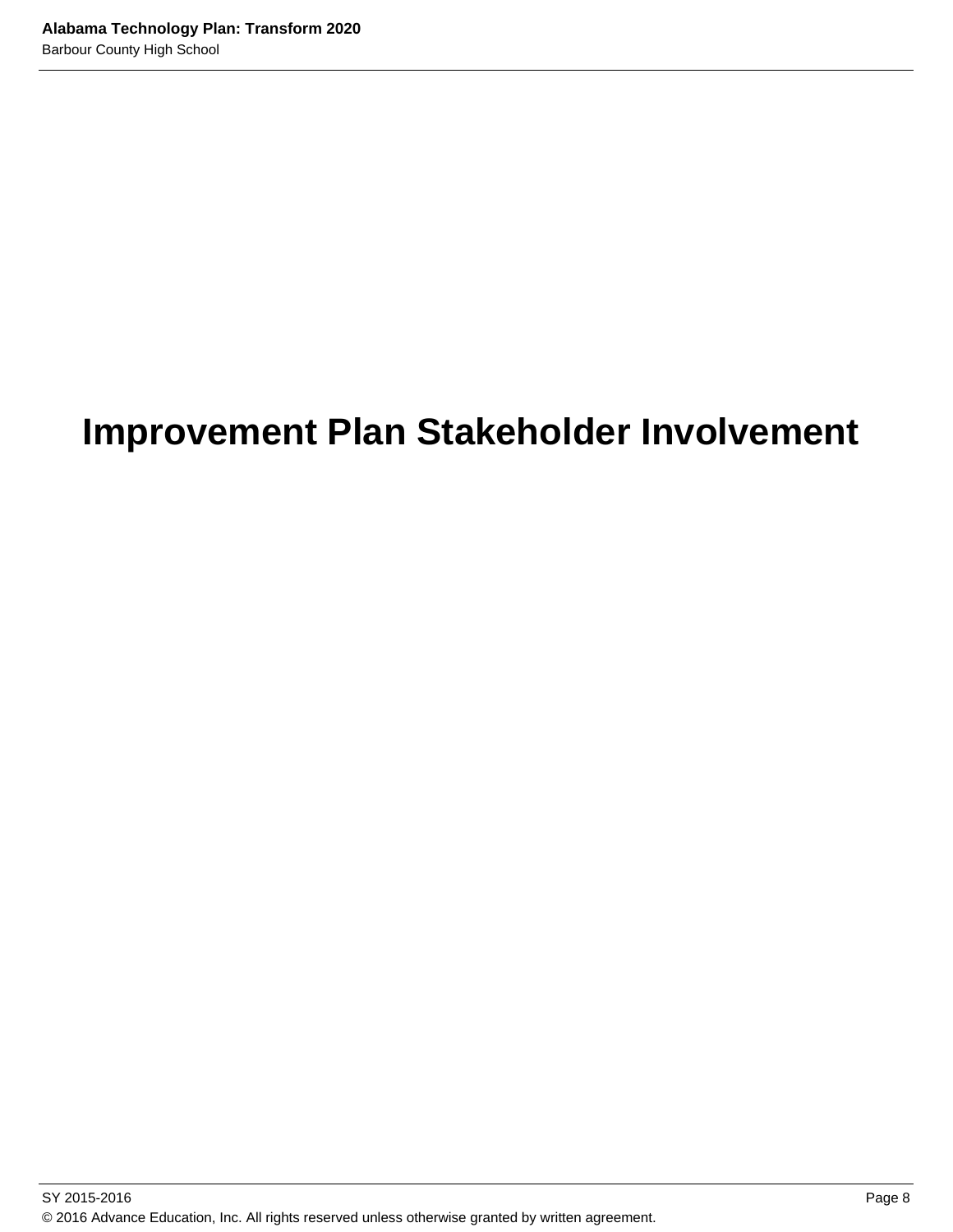## **Introduction**

The responses should be brief, descriptive, and appropriate for the specific section. It is recommended that the responses are written offline and then transferred into the sections below.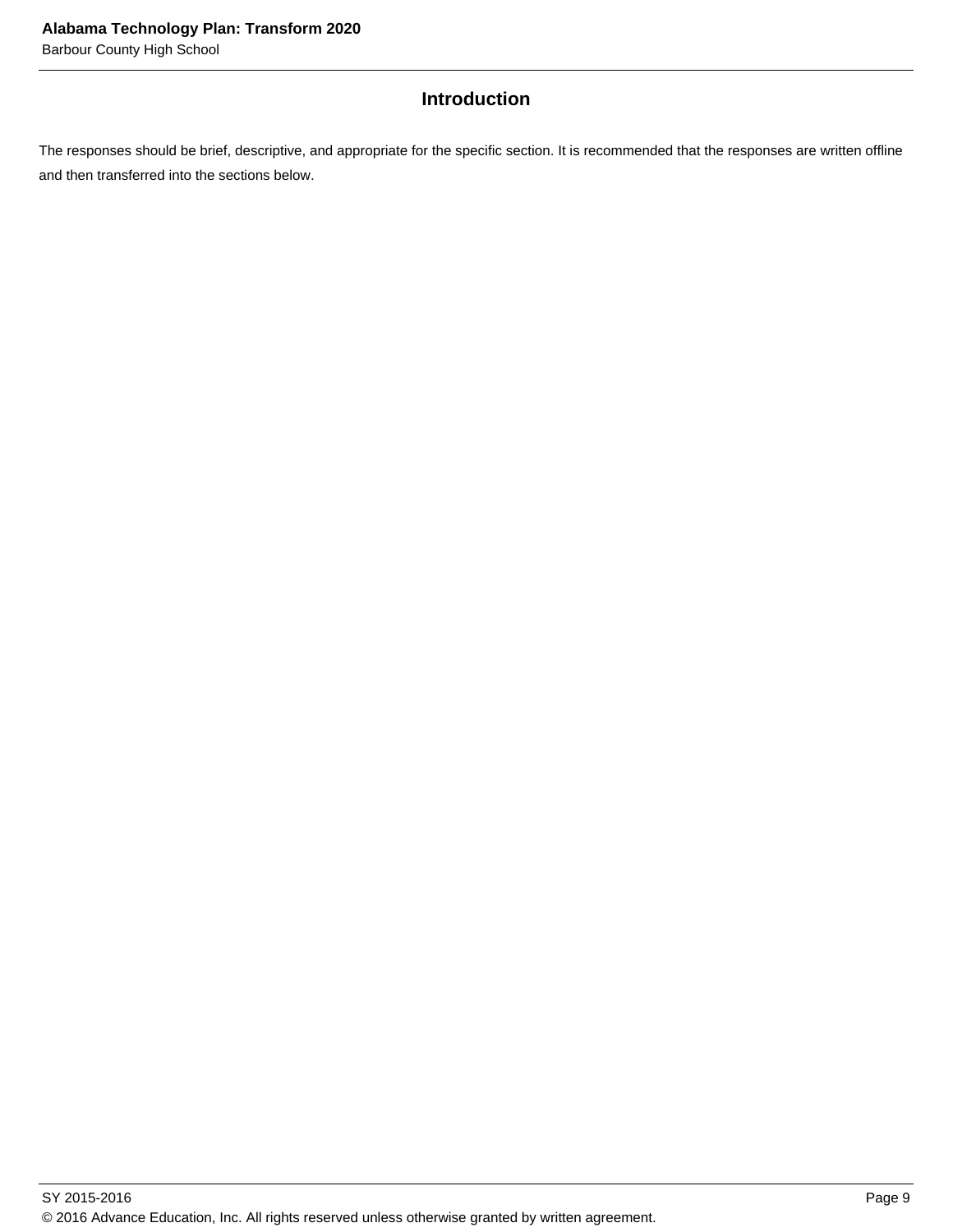## **Improvement Planning Process**

Improvement Planning Process

**Describe the process used to engage a variety of stakeholders in the development of the institution's improvement plan. Include information on how stakeholders were selected and informed of their roles, and how meetings were scheduled to accommodate them.** 

From May to September of 2015, the school leadership team met to dis-aggregate standardized assessment data. Input was sought to determine which strategies have been mastered, which strategies should not be included in this year's ACIP and which elements still require monitoring and should be included. The school leadership team asked for input from faculty, staff, and parents. The school leadership team met to discuss suggestions for professional development, strategies, and budget requirements for the CIP. The faculty and staff reviewed the draft and provided feedback on modifications. The ACIP will have board approval in early fall.

The stakeholders were chosen according to their level of involvement in the school and their interest in the success of the students. The parents were chosen from a list of parents who are actively involved in the school (open house, PTO, extracurricular activities etc.) The principal essentially chose the staff participants based on their positions in their departments and their levels of expertise. His selection included a member from each department. The roles were explained in the meeting. Meetings were held after school to accommodate stakeholders.

## **Describe the representations from stakeholder groups that participated in the development of the improvement plan and their responsibilities in this process.**

Parents, students, and community members' roles are to give input, develop a better understanding of CIP and communicate information to other parents.

Faculty and staff's role, as a collaborative effort, is to collect and analyze data, to develop measurable goals, strategies and action steps, to re-evaluate the CIP, to make amendments and updates as needed, and to communicate plan to all other stakeholders. The principal's role is instructional leader.

Undrea Johnson--principal Stephanie Massey--counselor Susan Young--Library media specialist Sharon Hobdy--Mathematics Jessie Pelina--English Sabrina Casey --Science Lakia Brown - Access Lab Tony Oglecark - Science Mary Burks--Special Education Services Guy McClendon--History Lora Lightner--English Jack Wingard--Mathematics SY 2015-2016 Page 10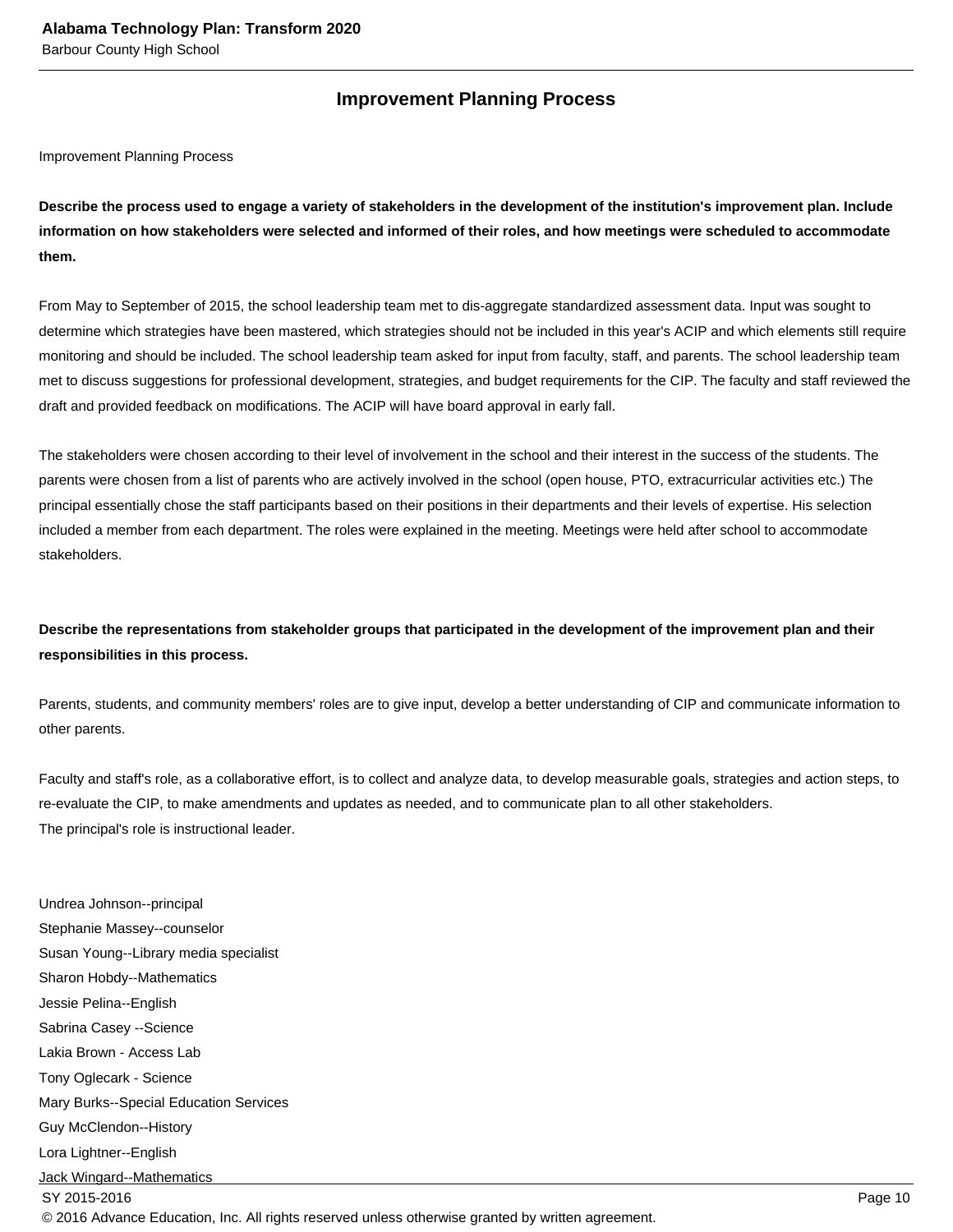Barbour County High School

Markeith Phillips--student Michelle Johnson -parent Portia Glenn --community member David Hobdy--Superintendent of Schools Stacey Turvin--Director of Instruction and Federal Programs Michelle Andrews--Chief Financial Officer Susan Brown--EL Coordinator/Accountability Scott Bush--Technology Coordinator

**Explain how the final improvement plan was communicated to all stakeholders, and the method and frequency in which stakeholders receive information on its progress.** 

Physical copies of the ACIP can be found in the following places in given formats:

- 1) Principal's Office--hard copy
- 2) Library--hard copy
- 3) Parent Center--virtual copy with instructions for accessing the documents
- 4) School website and district website--virtual copy with instructions for accessing the documents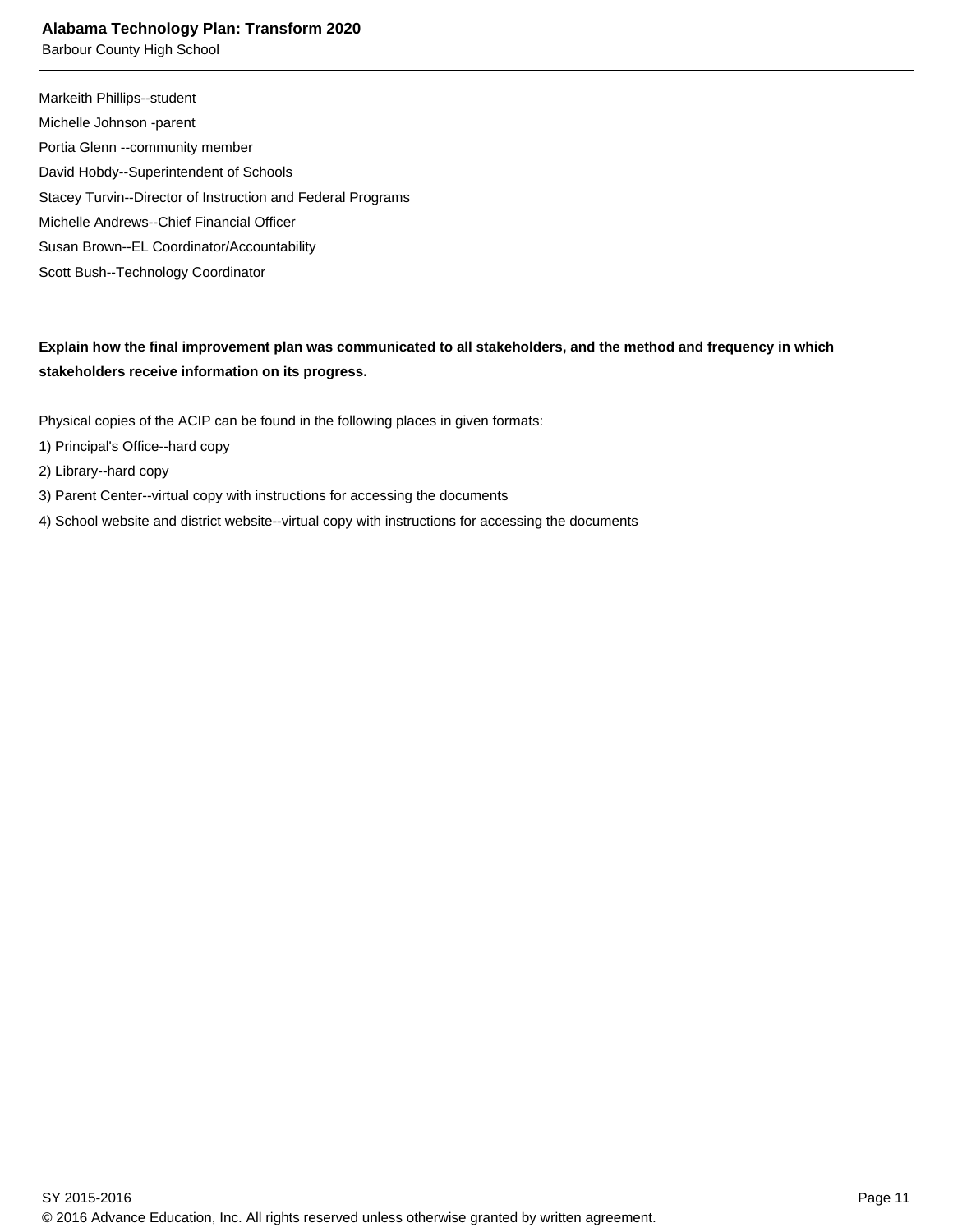# **Technology Diagnostic**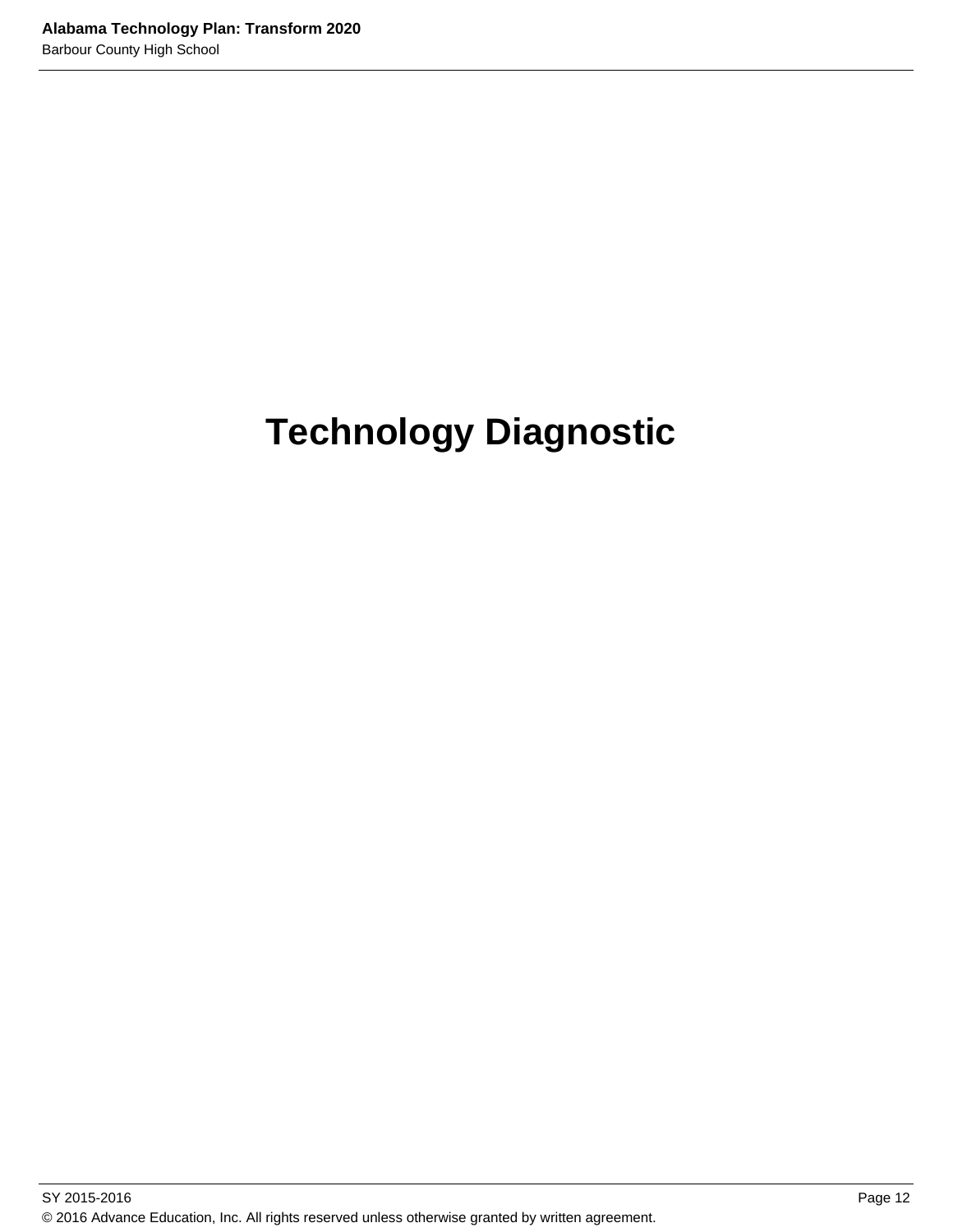## **Introduction**

The ALSDE Technology Diagnostic is designed to facilitate the process of gathering and analyzing the technology needs which drive the Transform 2020 Technology Plan.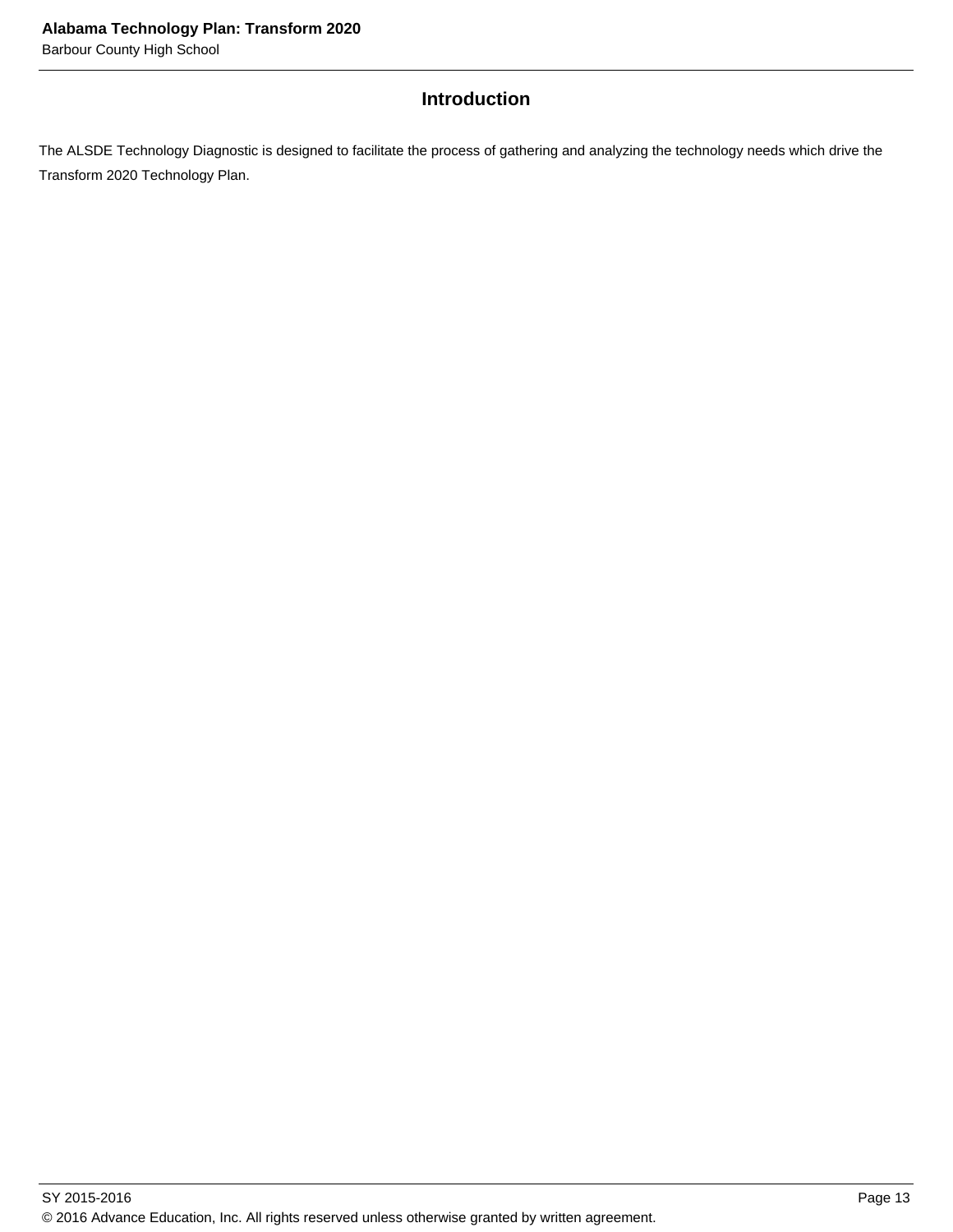#### **Data**

**Statement or Question:**Data Sources. Select all sources of data used for planning: **Response:**

• Board of Education actions

• Compliance Monitoring Reports

• Continuous Improvement Plan

• Discipline and Attendance Reports

• EducateAlabama Data

• Federal Government Regulations

• Formative Assessments

• Graduation Rates

• Inventory & Infrastructure Report-- Fast and Easy Access to network, and Availability of Technology

• School of Education (SOE) Accreditation Reviews/Reports

• Principal Walk-Through Checklist

• Professional Learning Evaluations, Lesson Plans

• State Government Regulations

• Student Achievement Data

• Transform2020 Surveys (\*Required)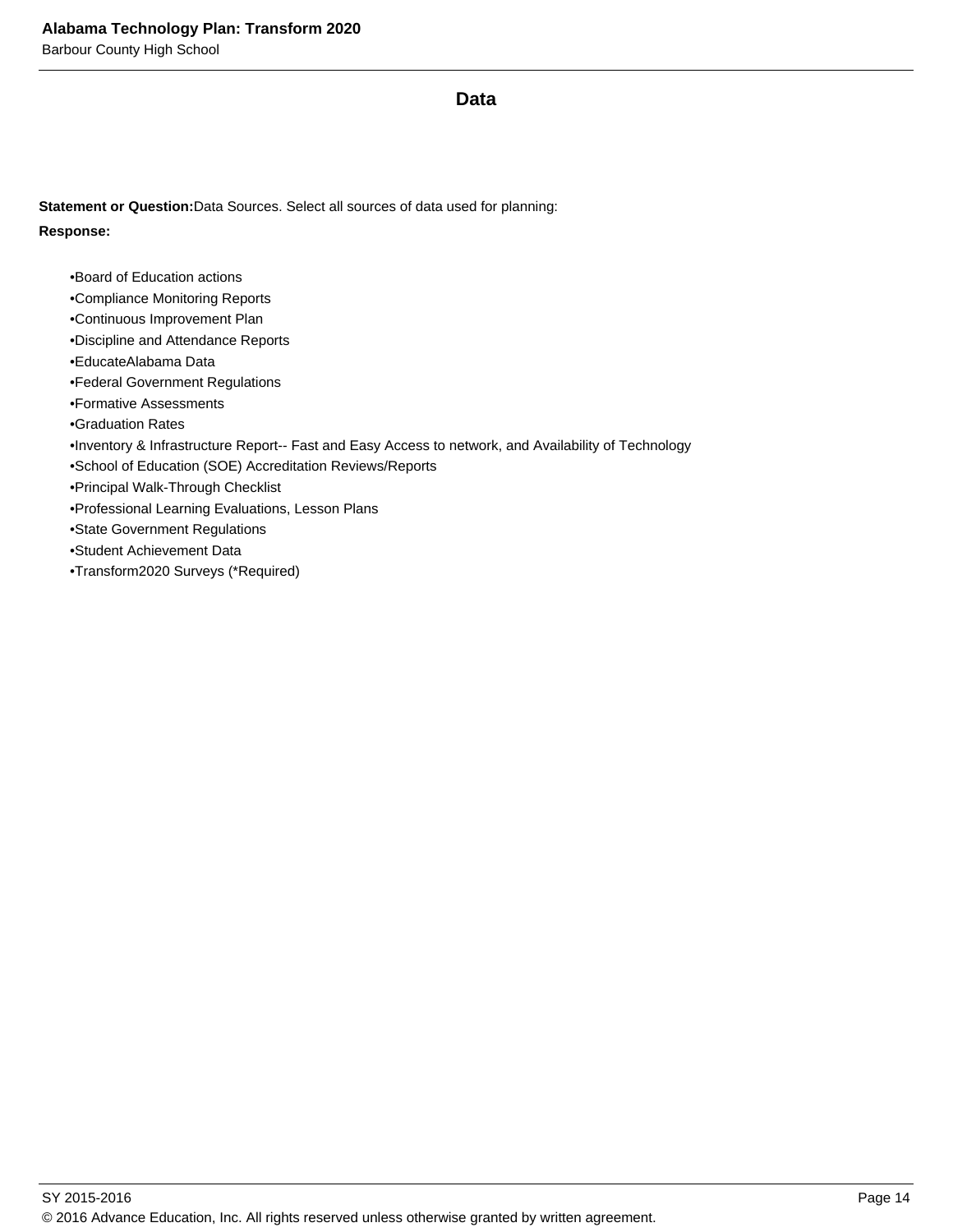### **Needs Assessment**

**Identify the top 1-3 areas of need associated with your technology Infrastructure (fast and easy access to network, digital content). Identify the data sources and actual data results that led you to conclude that these are areas of strength and need.** 

Strength:

Every classroom and administration office throughout the district is networked. In more specific terms, this is accomplished with a combination of category 5, 6 and fiber-optic cabling. All switches have been upgraded to 1gb capacity.

Weakness: Wireless broadband access is limited to certain locations within each school. Future plans include expanding the wireless broadband capabilities at all schools.

Source -Visual survey of infrastructure and feedback from school administrators.

**Identify the top 1-3 areas of need associated with your technology Inventory (fast and easy access to technology). Identify the data sources and actual data results that led you to conclude that these are areas of strength and need.**

#### **Strengths**

All classrooms in the Barbour County School District are equipped with 21st Century technology. Each classroom has the following :LCD Projector, Laptop Computers, Document Camera, SmartBoard, Mobi Smart Pads and 25 Clicker Student Response System.

#### Weakness:

In reference to our laptops, they vary in quality and age. Data Source is our Technology Inventory

**Identify the top 1-3 areas of need associated with your technology Student Learning (subject area processes and content; 21st C. skills and dispositions to ensure school, career, and life success). Identify the data sources and actual data results that led you to conclude that these are areas of strength and need.**

#### Strength:

All teachers are integrating 21st Century technology within their classrooms, throughout all grades and content areas.

#### Weakness:

Multiple levels of faculty and staff technology skills as it relates to integrating 21Century technology.

Data Sources the Technology Survey Alabama Technology Plan: Transform 2020 Barbour County Board of Education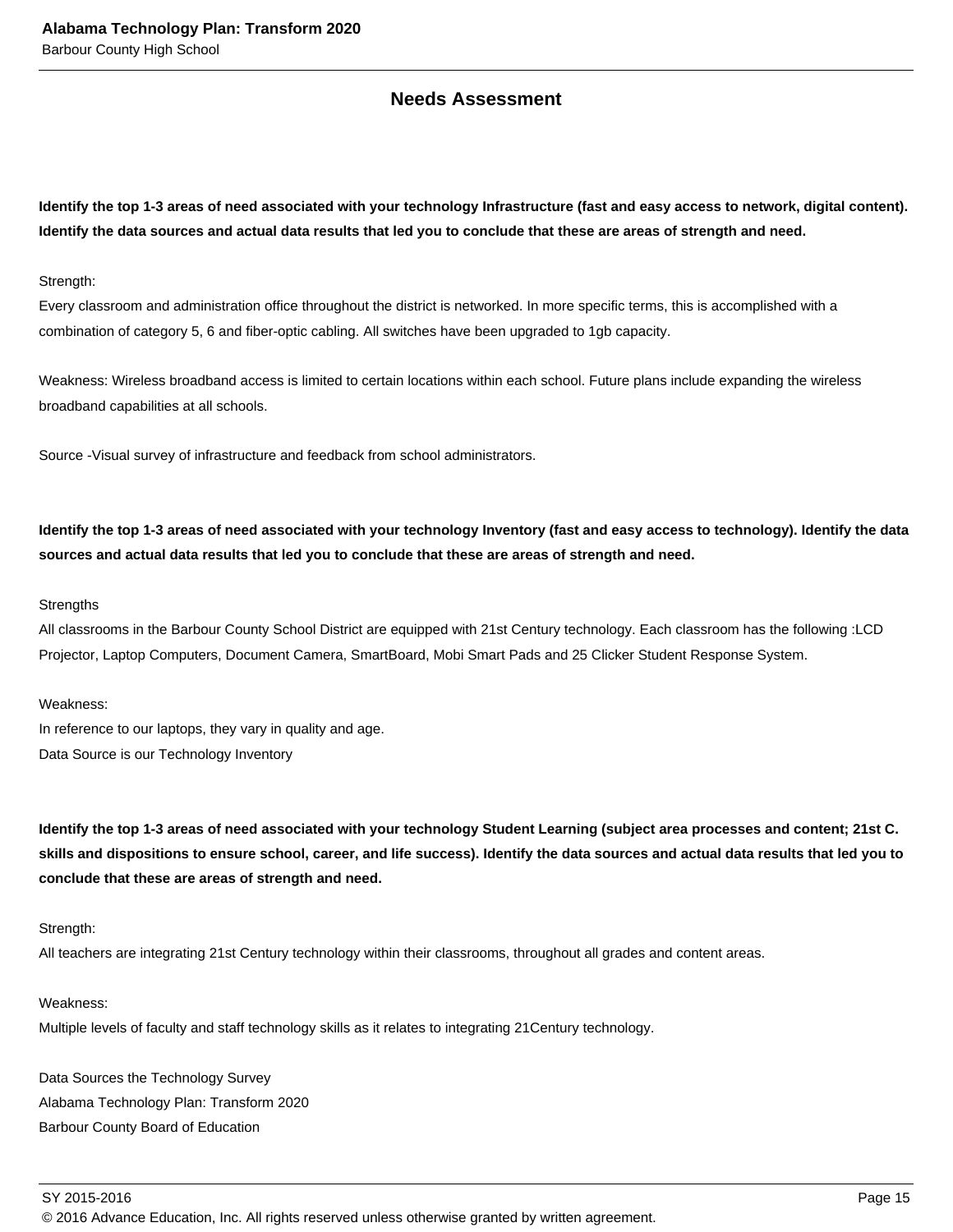**Identify the top 1-3 areas of need associated with your technology Professional Learning Program (Teachers, Staff, Leaders, Community). Identify the data sources and actual data results that led you to conclude that these are areas of strength and need.**

#### Strength:

The Barbour County School District has provided multipletraining sessions on the intergration of 21st Century technology in the classroom. Every teacher in the district is required to attend the provided training.

#### Weakness:

Even though multiple training sessionshave been provided there is stilla need for on-goingtraining for full technologyintrgration. Funds are needed to pay stipends for summer training sessions and sustitutes for training of teachers throughout the year.

Data Source technology survey and professional development surveys.

**Identify the top 1-3 areas of need associated with your technology Teacher Use—Teaching (how teachers use technology to teach as well as require students to use technology to learn). Identify the data sources and actual data results that led you to conclude that these are areas of strength and need.**

Teachers use various technology equipmeent each dat to engage studentss in teh different content areas to enhance the learnng process.

#### Weakness:

Some teachers have not fully allowed students to use the availbale technology within the classroom.

Data sources: Walk-throughs, observations, EDUCATE AlabamaTeacher PLPs

**Identify the top 1-3 areas of need associated with your technology Teacher Use—Productivity (how teachers use technology for increased productivity). Identify the data sources and actual data results that led you to conclude that these are areas of strength and need.**

#### Strengths:

All teachers use Student Management Software for; grades, lesson plans, and attendance.

#### Weakness:

Some teachers are reluctant to use educational resources such as; AVL, ALEX,Alabaminsights, Textbook Digital Tools

Source INOW and lesson pland reflecting the use of educational resources.

**Identify the top 1-3 areas of need associated with your technology School Leaders Use—Productivity (how administrators use technology for increased productivity). Identify the data sources and actual data results that led you to conclude that these are areas of strength and need.**

© 2016 Advance Education, Inc. All rights reserved unless otherwise granted by written agreement.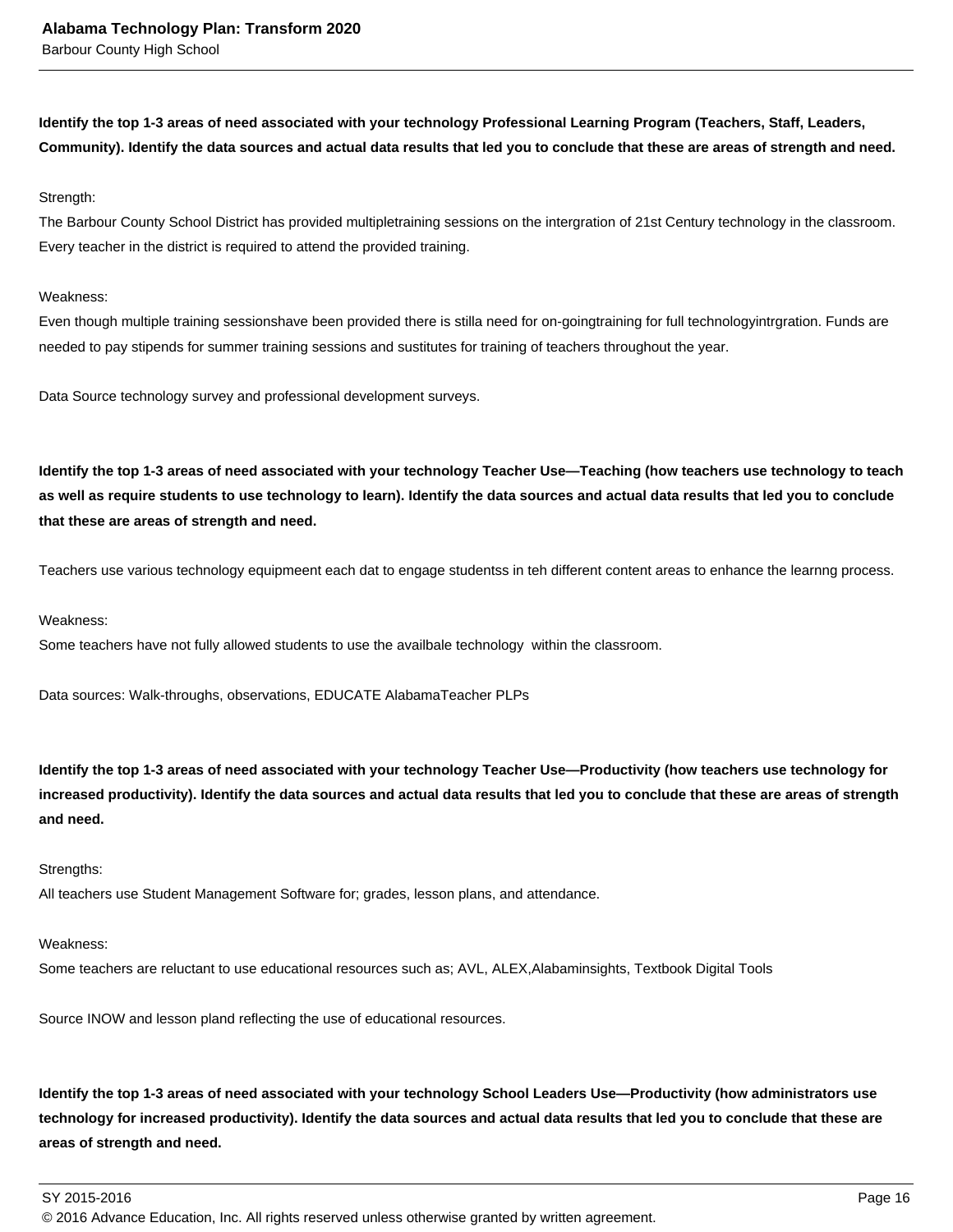Barbour County High School

#### Strength:

The Student Mamagement Software (INOW) allows school leaders to monitor and analyze grades, lesson, plans, and attendance of students and faculty;

#### Weakness:

Our school leaders have varying levels of proficiency as it relates to using technology for productivity.

Data Source Technology Survey and LEADAlabama Seft-Assessment

**Identify the top 1-3 areas of need associated with other technology program areas. Identify the data sources and actual data results that led you to conclude that these are areas of strength and need.**

NA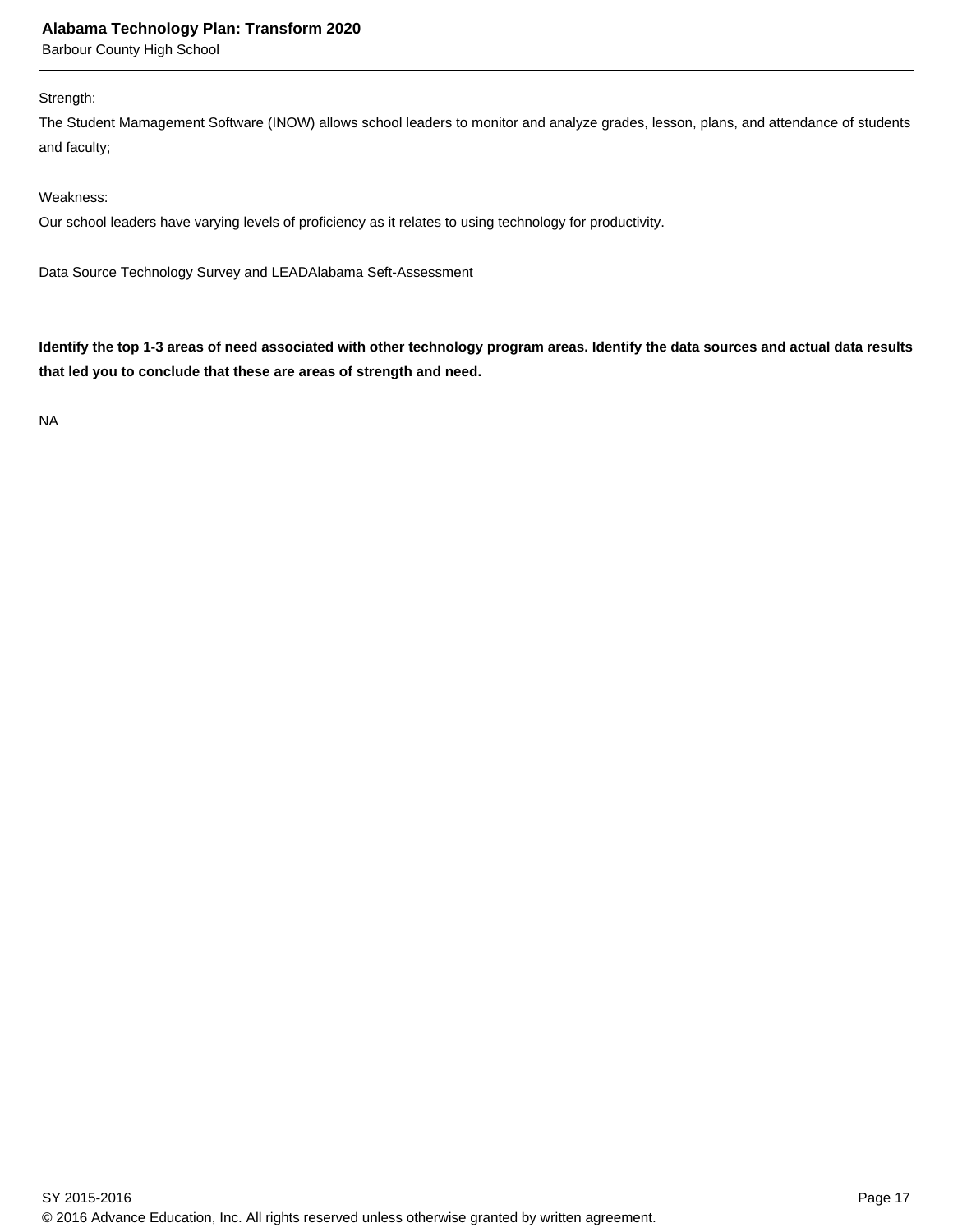## **Professional Learning**

**Based upon the strengths and areas of need listed above, what are your Professional Learning Topics for the upcoming year that involves using technology to improve learner and productivity and prepares students for living and working in a digital world.** 

INOW/ Chalkable Training-BCHS

A) Face-to- Face

B) 2- Hours

- C) Teachers and Adminstrators
- D) School Staff

Alabama Insights

A) Face-to-Face

B) 1.5 Hours

C) Teachers and Adminstrators

D) School Staff

Renaissance Learning

A) Face-to- Face

B) 2 Hours

C) Teacher and Adminstrators

D) School Staff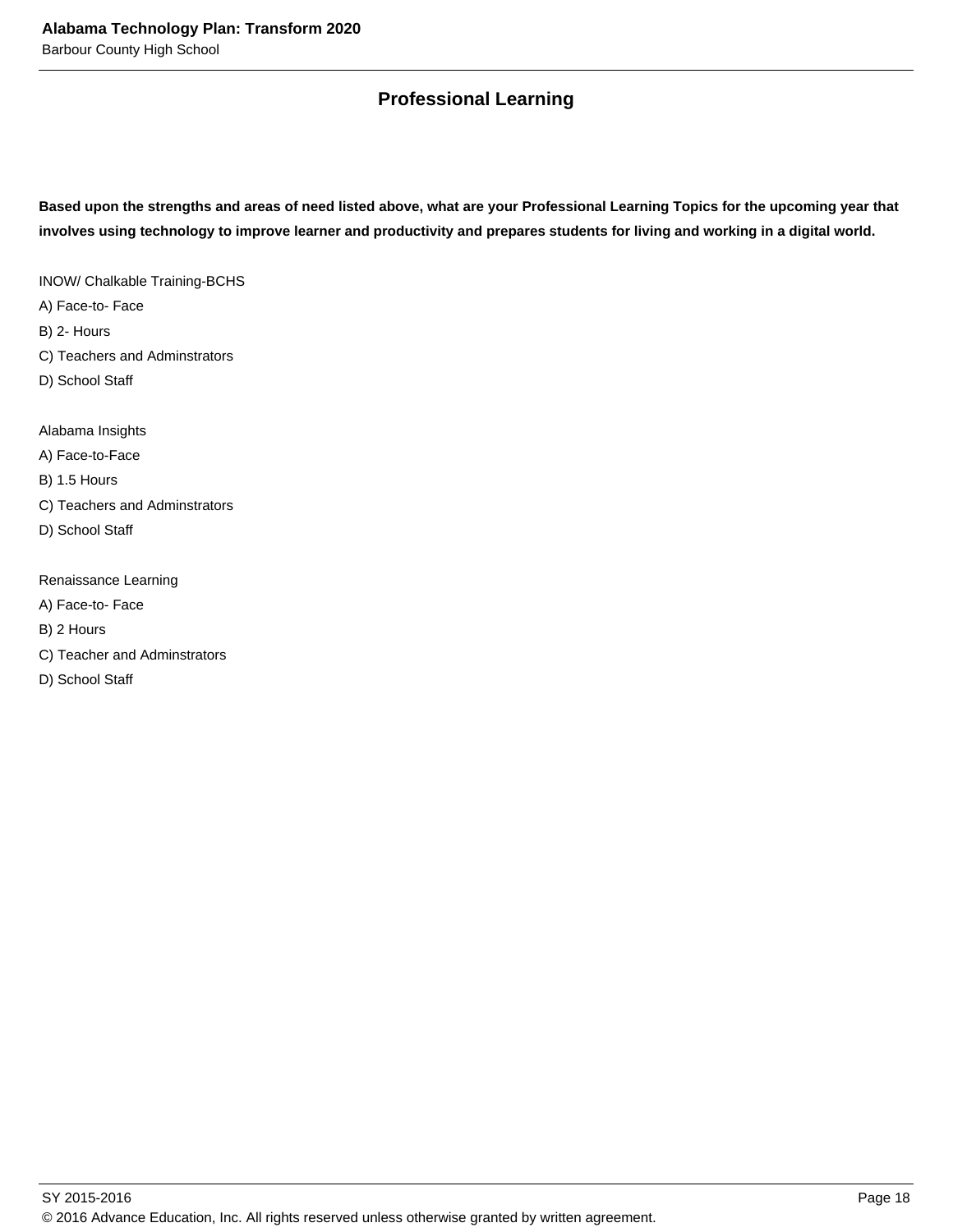## **Accountability Questions**

**Identify one (1) or more activities that focus upon using digital tools to improve achievement of all students with special emphasis upon high need and high poverty students.**

#### **Goal 1:**

Engage and Empower the Learner Through Technology

#### **Measurable Objective 1:**

90% of All Students will demonstrate a proficiency to use digital tools individually or collaboratively, in and out of the classroom to gather, organize, evaluate, and share and present information in Mathematics by 05/26/2016 as measured by classroom observations of student participation and indicated in lesson plans.

#### **Strategy1:**

Student Engagement with Technology Tool Engagement - Barbour County High School classroom's have SmartBoard capability. All teachers actively use and encourage student use of the SmartBoards for academic engagement with the interactive technology tools. Teachers will develop classroom procedures and guidelines for student engagement with interactive technology tools. Other interactive tools for students are document cameras, LCD projectors, Mobi pads & clickers. Classroom observations focused on student interaction with technology will be documented along with notations within the teacher's lesson plans.

Research cited: Alabama Technology Course of Study

Category:

Research Cited: Research cited: Alabama Technology Course of Study

| <b>Activity - Interactive Technology Tool</b><br>Engagement                                                                                                                                                                                                                                                                           | <b>Activity</b><br>Type | Begin Date   End Date |            | <b>Funding Amount</b><br>∣& Source | <b>Staff Responsible</b>                                       |
|---------------------------------------------------------------------------------------------------------------------------------------------------------------------------------------------------------------------------------------------------------------------------------------------------------------------------------------|-------------------------|-----------------------|------------|------------------------------------|----------------------------------------------------------------|
| Use digital tools to solve mathematics problems<br>in grades seven through twelve. Barbour<br>County High School will use this activity to<br>support the needs of our students, especially<br>those of high poverty, to afford them the<br>equitable opportunity to interact with technology<br>and prepare for careers and college. | Technology              | 108/06/2015           | 05/26/2016 |                                    | I\$4000 - Title I Part I Classroom teachers and<br> principals |

| <b>Activity - Professional Development</b>                                                                                                             | <b>Activity</b><br>Type                                                                            | <b>Begin Date</b> | <b>End Date</b> | <b>Funding Amount</b><br><b>&amp; Source</b> | <b>Staff Responsible</b>        |
|--------------------------------------------------------------------------------------------------------------------------------------------------------|----------------------------------------------------------------------------------------------------|-------------------|-----------------|----------------------------------------------|---------------------------------|
| There will be professional development for all<br>educators in order to enhance teaching and<br>learning in the classrooms as well as school<br>wiide. | Behavioral<br> Support<br>Program<br> Professional<br>Learning<br>Academic<br> Support <br>Program | 08/06/2015        | 05/26/2016      | S2000 - Title I Part                         | Teachers and<br>ladministrators |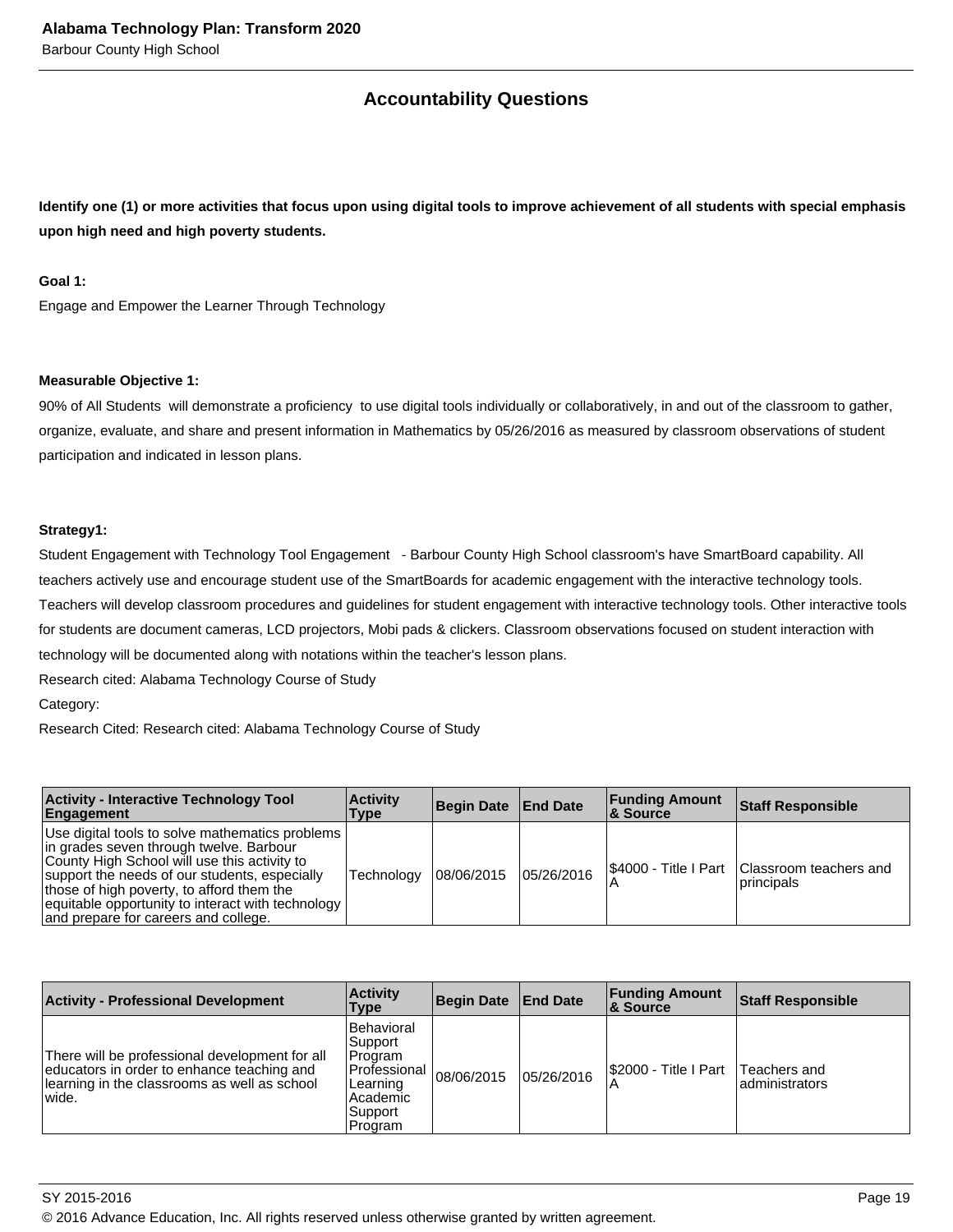Barbour County High School

#### **Goal 2:**

All educators and students will have tools to access a comprehensive viable infrastructure when and where they need it

#### **Measurable Objective 1:**

collaborate to ensure BCHS has external internet connections to its internet service provider that enables easy student and teacher access to online resources and tools, such as digital content, video streaming, digital textbooks, and online assessments by 05/26/2016 as measured by survey results: teachers, students, administrators, and parents.

#### **Strategy1:**

School Interactive Website - Barbour County High School as part of the district's planning partnered with School In sites to design and host an interactive website for the school. The website contains the following interactive content: Upcoming Events, Calendars, Resource Links, Survey Links, INOW Parental Portal, INOW Teacher Portal, Homework and Assignment Links, departmental links, and organization links. Funding was the only resources needed as all the infrastructure was currently in place. It will be monitored by the school level by the principal for updates and content as well as the counter for visitors to the website.

Category:

Research Cited: Alabama Plan 2020

| <b>Activity - INOW Parent Portal</b>                                                                                                                                                                                                                                     | <b>Activity</b><br>Type | Begin Date   End Date |            | <b>Funding Amount</b><br>∣& Source | Staff Responsible                                                                                 |
|--------------------------------------------------------------------------------------------------------------------------------------------------------------------------------------------------------------------------------------------------------------------------|-------------------------|-----------------------|------------|------------------------------------|---------------------------------------------------------------------------------------------------|
| Through the INOW Home Portal link on the<br>Barbour County High School website, parents<br>can access grades, lesson plans, attendance,<br>assignments and upcoming events. Schools<br>have provided and will continue to provide<br>training opportunities for parents. | Parent<br>Involvement   | 08/06/2015            | 05/26/2016 | <b>S9100 - Other</b>               | Technology coordinator,<br>superintendent, district<br>Istaff. school<br>administrators, teachers |

**Identify one (1) or more activities that facilitate and improve the use of telecommunications networks (phone/Internet/email) among educators, students, and parents/community to improve learning.**

#### **Goal 1:**

All educators and students will have tools to access a comprehensive viable infrastructure when and where they need it

#### **Measurable Objective 1:**

collaborate to ensure BCHS has external internet connections to its internet service provider that enables easy student and teacher access to online resources and tools, such as digital content, video streaming, digital textbooks, and online assessments by 05/26/2016 as measured by survey results: teachers, students, administrators, and parents.

#### **Strategy1:**

School Interactive Website - Barbour County High School as part of the district's planning partnered with School In sites to design and host SY 2015-2016 Page 20 © 2016 Advance Education, Inc. All rights reserved unless otherwise granted by written agreement.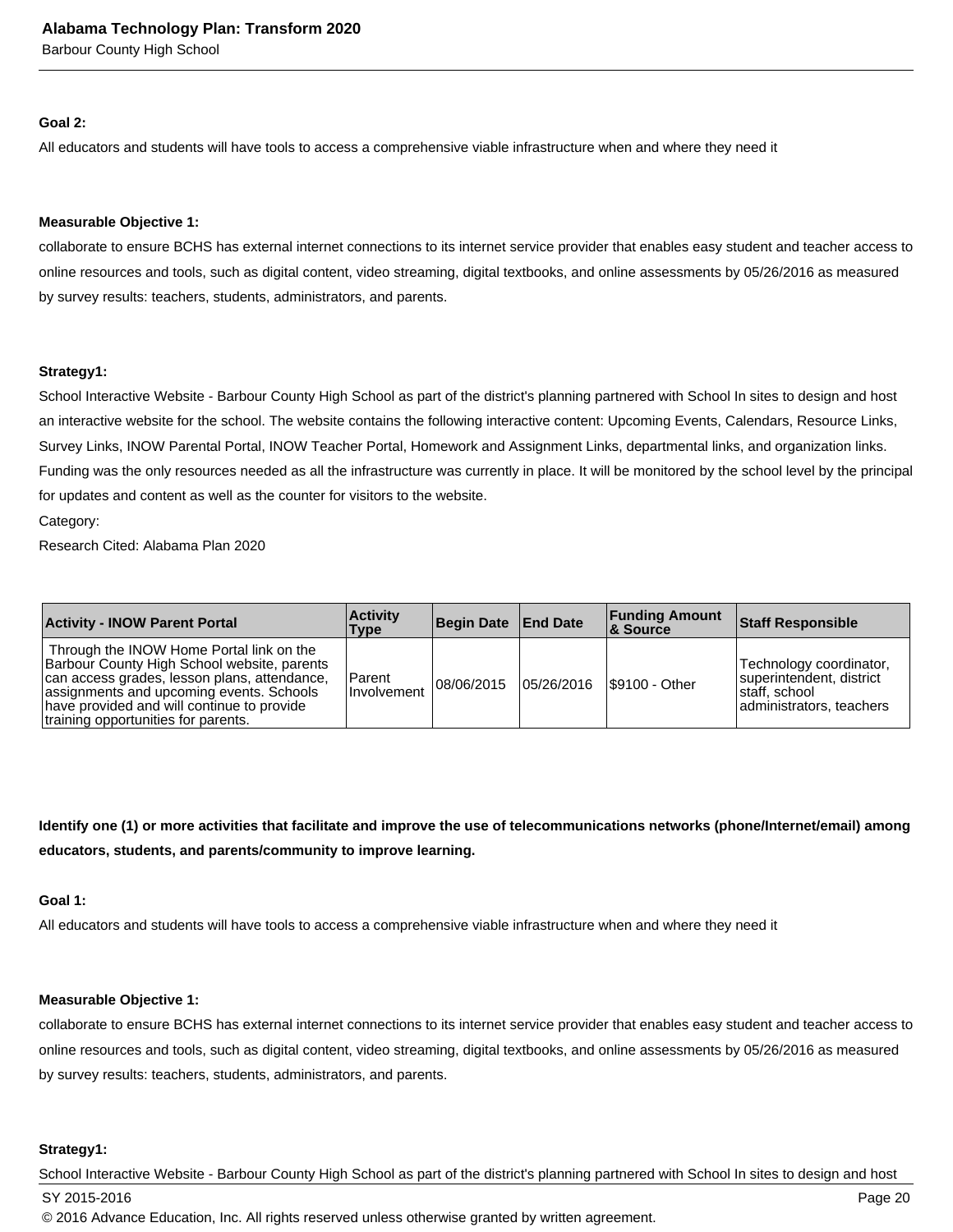Barbour County High School

an interactive website for the school. The website contains the following interactive content: Upcoming Events, Calendars, Resource Links, Survey Links, INOW Parental Portal, INOW Teacher Portal, Homework and Assignment Links, departmental links, and organization links. Funding was the only resources needed as all the infrastructure was currently in place. It will be monitored by the school level by the principal for updates and content as well as the counter for visitors to the website.

#### Category:

Research Cited: Alabama Plan 2020

| <b>Activity - INOW Parent Portal</b>                                                                                                                                                                                                                                     | <b>Activity</b><br>Type      | Begin Date End Date |             | <b>Funding Amount</b><br><b>&amp; Source</b> | <b>Staff Responsible</b>                                                                           |
|--------------------------------------------------------------------------------------------------------------------------------------------------------------------------------------------------------------------------------------------------------------------------|------------------------------|---------------------|-------------|----------------------------------------------|----------------------------------------------------------------------------------------------------|
| Through the INOW Home Portal link on the<br>Barbour County High School website, parents<br>can access grades, lesson plans, attendance,<br>assignments and upcoming events. Schools<br>have provided and will continue to provide<br>training opportunities for parents. | Parent<br><b>Involvement</b> | 08/06/2015          | 105/26/2016 | S9100 - Other                                | Technology coordinator,<br>superintendent, district<br>Istaff. school<br>ladministrators. teachers |

**Identify at least three (3) activities that explain how the network, technical support staff, instructional support staff, and digital teaching and learning resources accessed through the network will be linked to the achievement of learning goals of the District.**

#### **Goal 1:**

Engage and Empower the Learner Through Technology

#### **Measurable Objective 1:**

90% of All Students will demonstrate a proficiency to use digital tools individually or collaboratively, in and out of the classroom to gather, organize, evaluate, and share and present information in Mathematics by 05/26/2016 as measured by classroom observations of student participation and indicated in lesson plans.

#### **Strategy1:**

Student Engagement with Technology Tool Engagement - Barbour County High School classroom's have SmartBoard capability. All teachers actively use and encourage student use of the SmartBoards for academic engagement with the interactive technology tools. Teachers will develop classroom procedures and guidelines for student engagement with interactive technology tools. Other interactive tools for students are document cameras, LCD projectors, Mobi pads & clickers. Classroom observations focused on student interaction with technology will be documented along with notations within the teacher's lesson plans.

Research cited: Alabama Technology Course of Study

Category:

Research Cited: Research cited: Alabama Technology Course of Study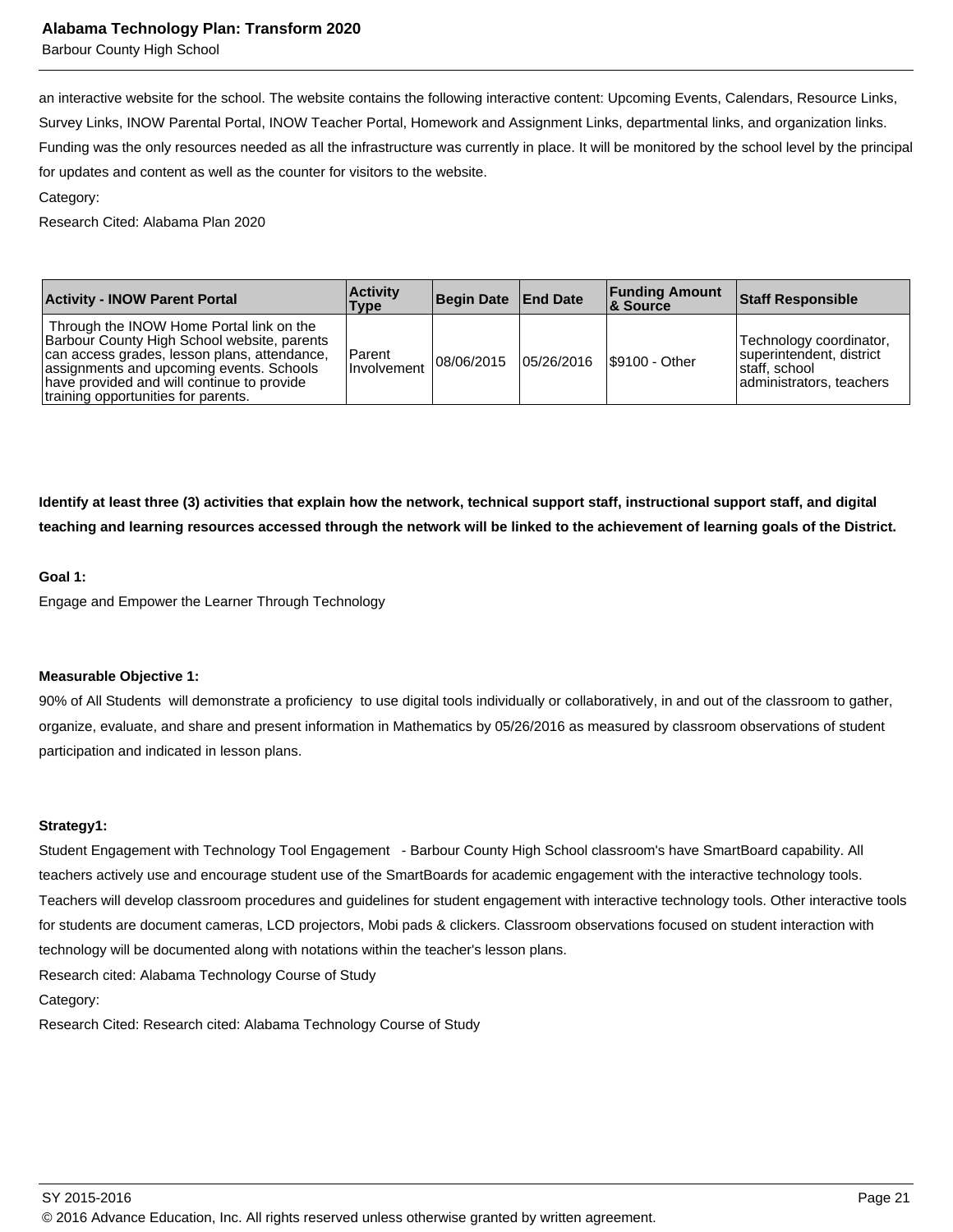Barbour County High School

| <b>Activity - Interactive Technology Tool</b><br>Engagement                                                                                                                                                                                                                                                                           | <b>Activity</b><br>Type | Begin Date End Date |             | <b>Funding Amount</b><br>8. Source | <b>Staff Responsible</b>              |
|---------------------------------------------------------------------------------------------------------------------------------------------------------------------------------------------------------------------------------------------------------------------------------------------------------------------------------------|-------------------------|---------------------|-------------|------------------------------------|---------------------------------------|
| Use digital tools to solve mathematics problems<br>in grades seven through twelve. Barbour<br>County High School will use this activity to<br>support the needs of our students, especially<br>those of high poverty, to afford them the<br>equitable opportunity to interact with technology<br>and prepare for careers and college. | Technology              | 08/06/2015          | 105/26/2016 | I\$4000 - Title I Part             | Classroom teachers and<br> principals |

| <b>Activity - Professional Development</b>                                                                                                            | <b>Activity</b><br>Type                                                                        | Begin Date End Date |            | <b>Funding Amount</b><br><b>&amp; Source</b> | <b>Staff Responsible</b>        |
|-------------------------------------------------------------------------------------------------------------------------------------------------------|------------------------------------------------------------------------------------------------|---------------------|------------|----------------------------------------------|---------------------------------|
| There will be professional development for all<br>educators in order to enhance teaching and<br>learning in the classrooms as well as school<br>wide. | Professional<br>Learning<br>Academic<br>Support<br>Program<br>Behavioral<br>Support<br>Program | 08/06/2015          | 05/26/2016 | \$2000 - Title I Part                        | Teachers and<br>ladministrators |

#### **Goal 2:**

Prepare and support teachers and leaders to graduate College- and Career-Ready Students

#### **Measurable Objective 1:**

demonstrate a proficiency in exhibiting knowledge, skills, and work processes that are representative of an innovative professional in a global and digital society by 05/26/2016 as measured by classroom observations and EDUCATEAlabama reports.

#### **Strategy1:**

Professional Development - Teachers at Barbour County High School have been provided with professional development and will have ongoing opportunities to enhance their technology skills to increase their proficiency with technology needed in the classroom. This professional development will help teachers to integrate technology into their lessons and to increase students' hands-on experience with technology. Teachers will also prepare students with technology skills that will enable them to actively participate in the learning experience and become more knowledgeable of the technology that will help them in their preparation for college and careers.

Category:

Research Cited: Alabama Plan 2020

| <b>Activity - Document Camera Training</b>                                                                                                                         | <b>Activity</b><br><b>Type</b>     | Begin Date   End Date |            | <b>Funding Amount</b><br>∣& Source | <b>Staff Responsible</b>                                                                                                                                    |
|--------------------------------------------------------------------------------------------------------------------------------------------------------------------|------------------------------------|-----------------------|------------|------------------------------------|-------------------------------------------------------------------------------------------------------------------------------------------------------------|
| Teachers at BCHS will be provided with training<br>on the use of Document Cameras as needed in  <br>order to increase technology integration in the<br>Iclassroom. | <b>IProfessional</b> I<br>Learning | 08/06/2015            | 05/26/2016 | \$0 - No Funding<br>Required       | Technology coordinator,<br>director of instructional<br>services and federal<br>programs, outside<br>consultants, school<br>administrators and<br>lteachers |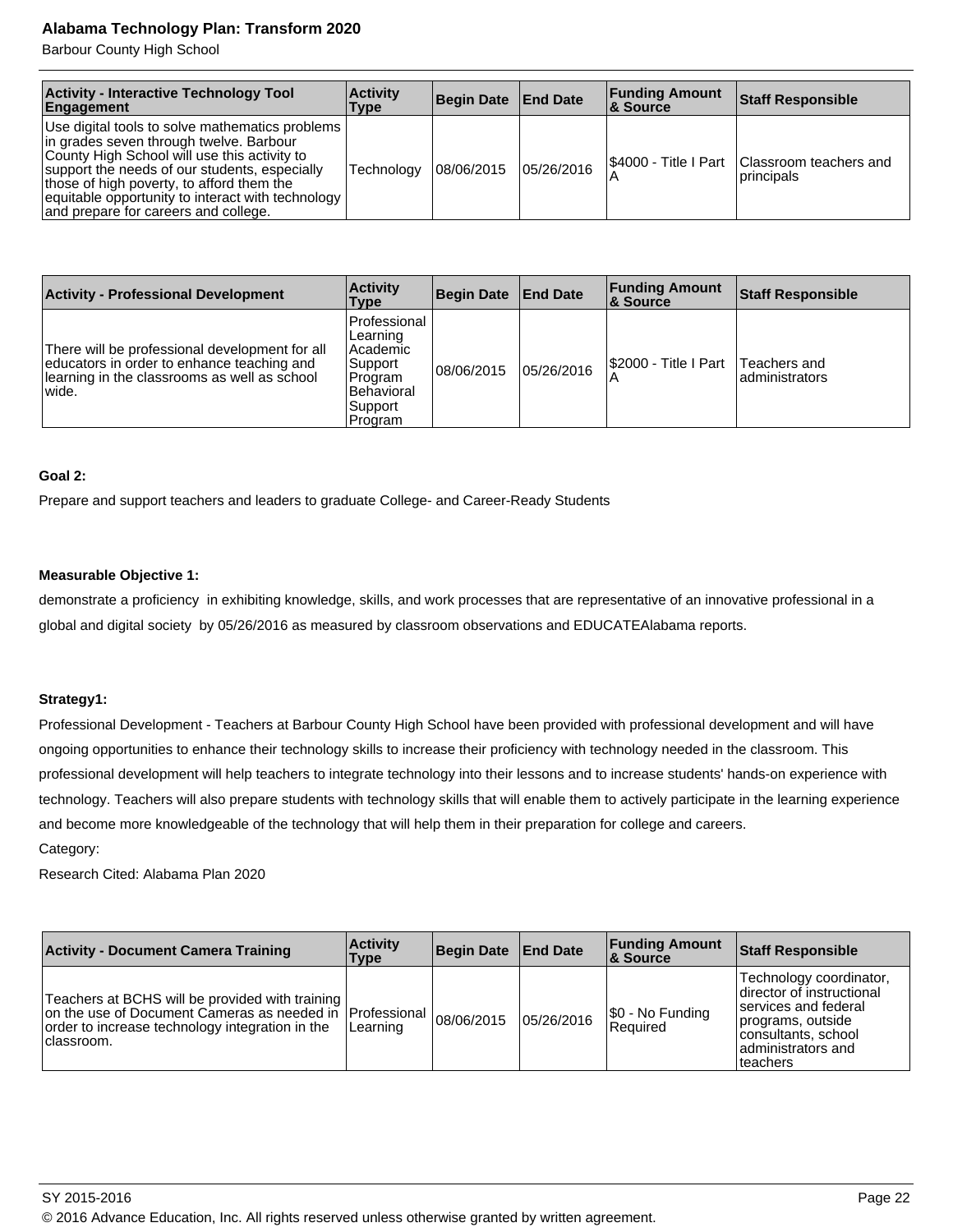Barbour County High School

| <b>Activity - OdysseyWare Training</b>                                                                                                                                                                                                                              | <b>Activity</b><br>Type             | Begin Date End Date |            | <b>Funding Amount</b><br>∣& Source | <b>Staff Responsible</b>                                           |
|---------------------------------------------------------------------------------------------------------------------------------------------------------------------------------------------------------------------------------------------------------------------|-------------------------------------|---------------------|------------|------------------------------------|--------------------------------------------------------------------|
| A select group of teachers, counselors and<br>school administrators of BCHS will be trained<br>and/or refreshed on the use of OdysseyWare<br>Instructional Software to assist high poverty and Learning<br>high need at-risk students currently in grades<br>10-12. | $ Professional _{08/06/2015} ^{16}$ |                     | 05/26/2016 | S1875 - Title II Part              | Technology coordinator,<br>school administrators and<br>l teachers |

| <b>Activity - Professional Development</b>                                                                                              | <b>Activity</b><br>Type                                                                        | Begin Date End Date |            | <b>Funding Amount</b><br><b>&amp; Source</b> | <b>Staff Responsible</b>        |
|-----------------------------------------------------------------------------------------------------------------------------------------|------------------------------------------------------------------------------------------------|---------------------|------------|----------------------------------------------|---------------------------------|
| Professional development for all educations in<br>order to enhance the teaching and learning in<br>the classroom as well as school wide | Behavioral<br>Support<br>Program<br>Academic<br>Support<br>Program<br>Professional<br>Learning | 08/06/2015          | 05/26/2016 | S2000 - Title I Part<br>A                    | Teachers and<br>ladministrators |

| <b>Activity - SmartBoard Training</b>                                                                                                                             | <b>Activity</b><br>Type                 | Begin Date   End Date |            | <b>Funding Amount</b><br>∣& Source | <b>Staff Responsible</b>                |
|-------------------------------------------------------------------------------------------------------------------------------------------------------------------|-----------------------------------------|-----------------------|------------|------------------------------------|-----------------------------------------|
| BCHS will provide training on the use of<br>SmartBoards for instructional personnel as<br>needed in order to increase technology<br>integration in the classroom. | Professional $ 08/06/2015 $<br>Learning |                       | 05/26/2016 | \$0 - No Funding<br>Required       | Technology coordinator<br>land teachers |

#### **Goal 3:**

All educators and students will have tools to access a comprehensive viable infrastructure when and where they need it

#### **Measurable Objective 1:**

collaborate to ensure BCHS has external internet connections to its internet service provider that enables easy student and teacher access to online resources and tools, such as digital content, video streaming, digital textbooks, and online assessments by 05/26/2016 as measured by survey results: teachers, students, administrators, and parents.

#### **Strategy1:**

School Interactive Website - Barbour County High School as part of the district's planning partnered with School In sites to design and host an interactive website for the school. The website contains the following interactive content: Upcoming Events, Calendars, Resource Links, Survey Links, INOW Parental Portal, INOW Teacher Portal, Homework and Assignment Links, departmental links, and organization links. Funding was the only resources needed as all the infrastructure was currently in place. It will be monitored by the school level by the principal for updates and content as well as the counter for visitors to the website.

Category:

Research Cited: Alabama Plan 2020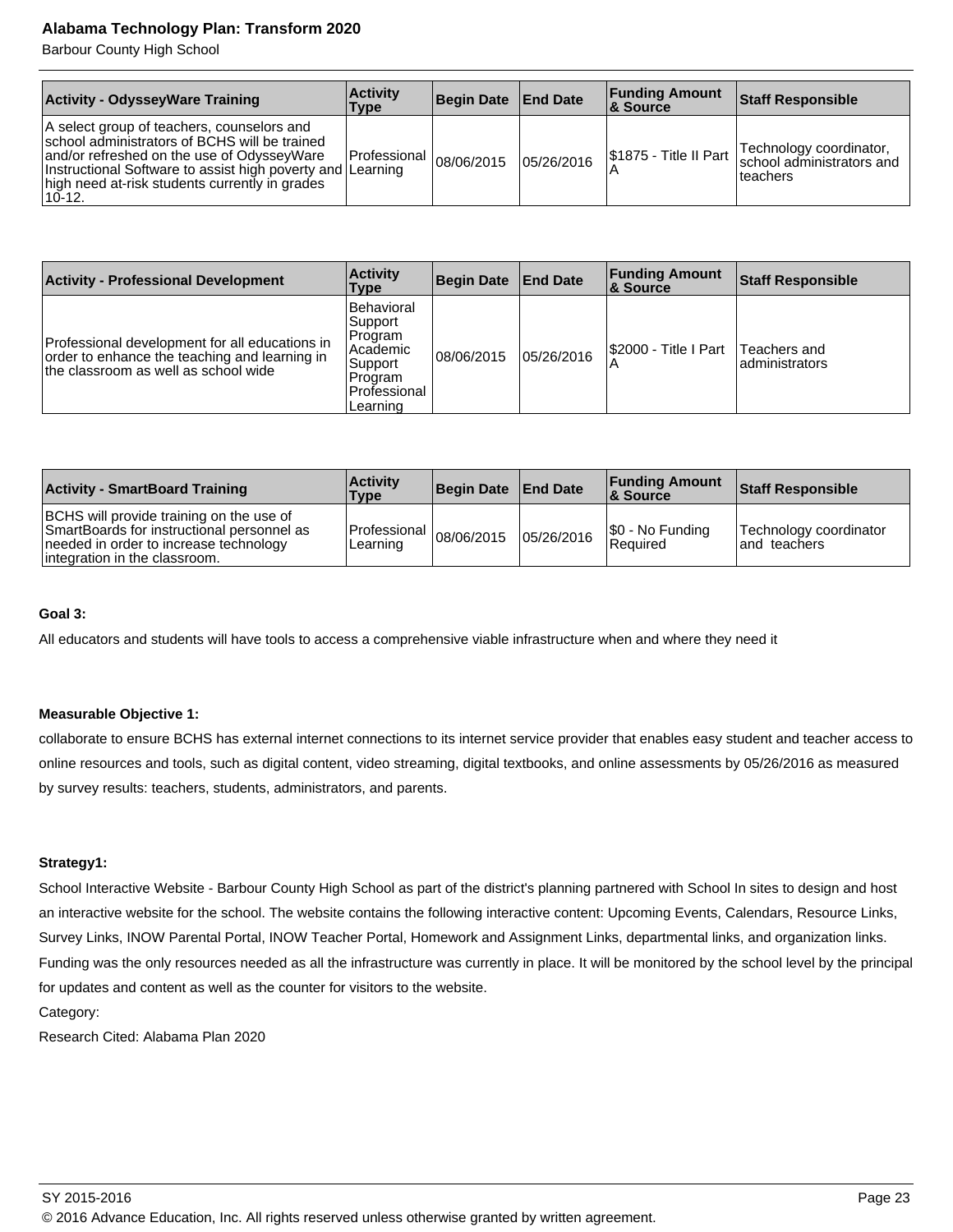Barbour County High School

| <b>Activity - INOW Parent Portal</b>                                                                                                                                                                                                                                     | <b>Activity</b><br><b>Type</b> | Begin Date   End Date |             | <b>Funding Amount</b><br>∣& Source | <b>Staff Responsible</b>                                                                          |
|--------------------------------------------------------------------------------------------------------------------------------------------------------------------------------------------------------------------------------------------------------------------------|--------------------------------|-----------------------|-------------|------------------------------------|---------------------------------------------------------------------------------------------------|
| Through the INOW Home Portal link on the<br>Barbour County High School website, parents<br>can access grades, lesson plans, attendance,<br>assignments and upcoming events. Schools<br>have provided and will continue to provide<br>training opportunities for parents. | Parent<br>Involvement          | 08/06/2015            | 105/26/2016 | S9100 - Other                      | Technology coordinator,<br>superintendent, district<br>Istaff. school<br>administrators, teachers |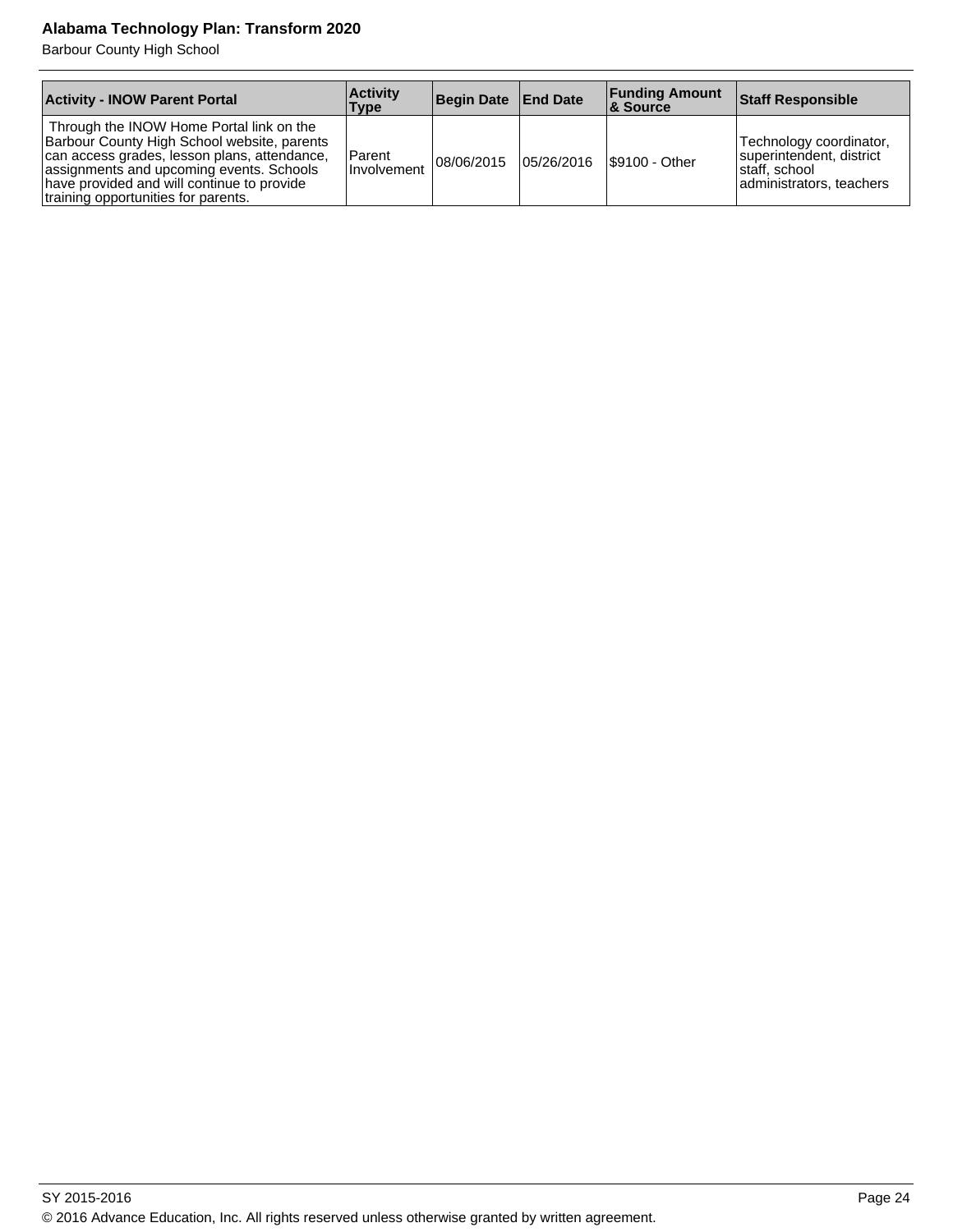# **2015-2016 BCHS Technology Plan**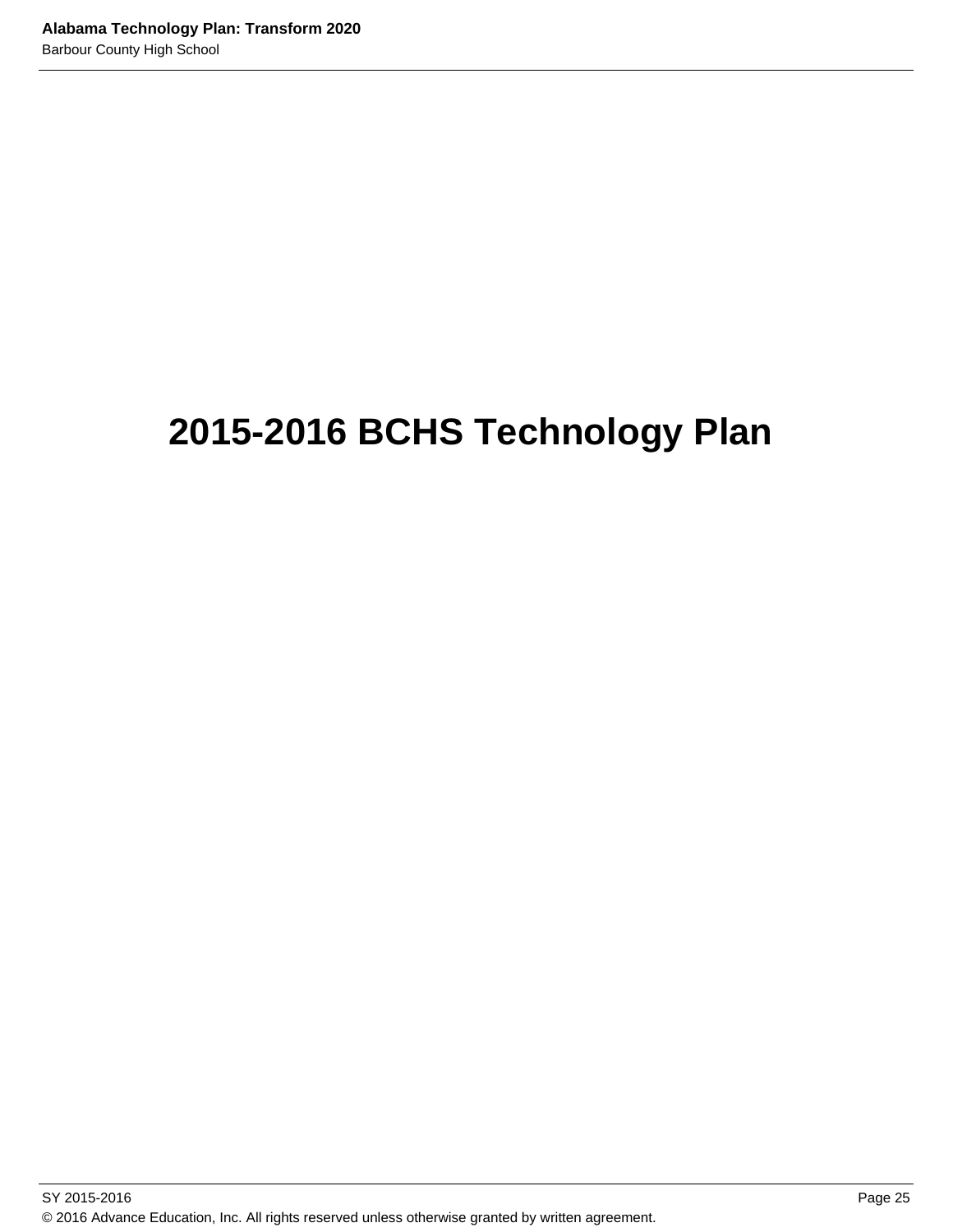**Overview**

## **Plan Name**

2015-2016 BCHS Technology Plan

**Plan Description**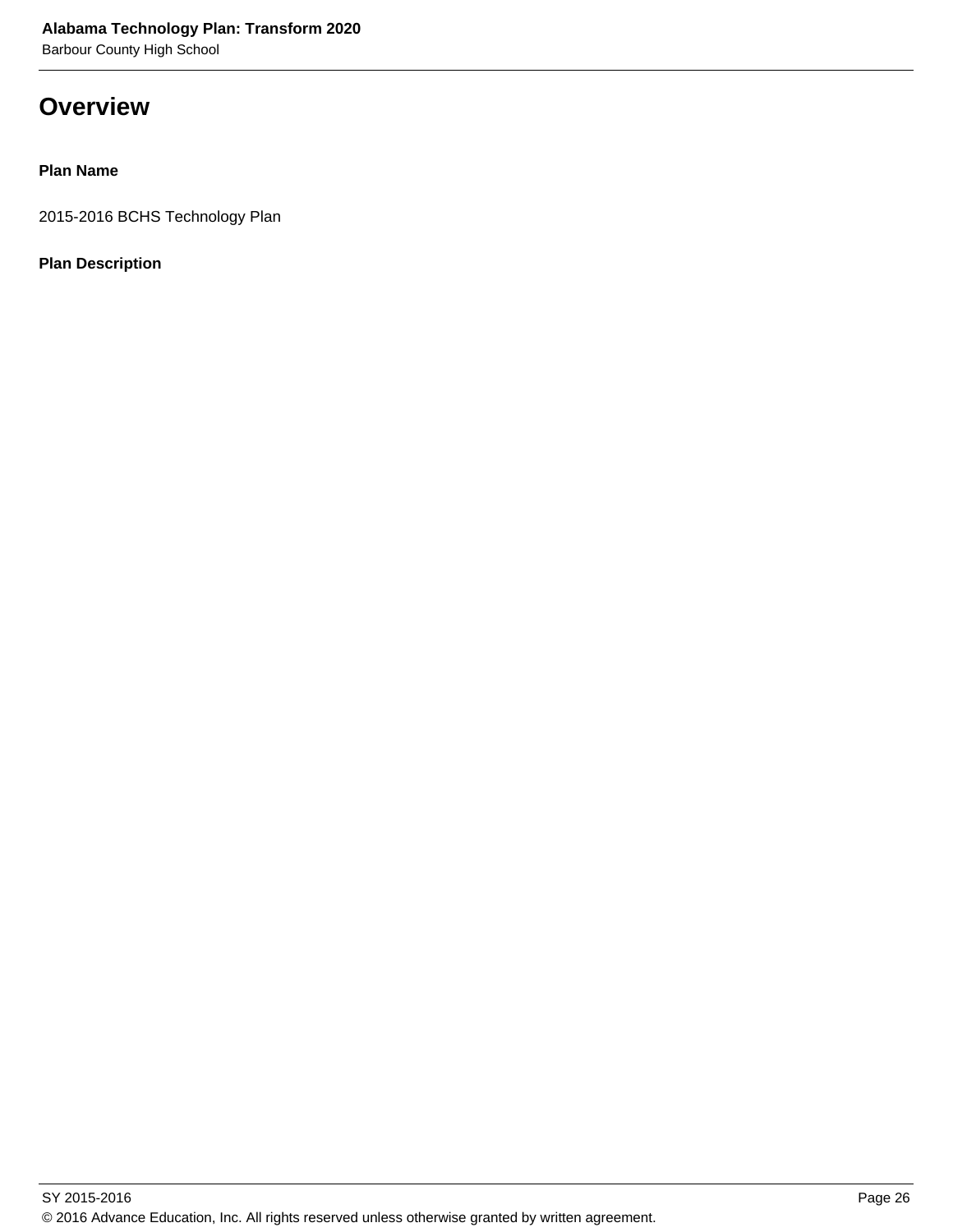## **Goals Summary**

**The following is a summary of the goals encompassed in this plan. The details for each goal are available in the next section.**

| # | Goal Name                                                                                                                                  | Goal Details                                    | Goal Type      | Total Funding |
|---|--------------------------------------------------------------------------------------------------------------------------------------------|-------------------------------------------------|----------------|---------------|
|   | Engage and Empower the Learner Through<br>Technology                                                                                       | Objectives: 2<br>Strategies: 2<br>Activities: 5 | l Academic     | 1\$6000       |
| 2 | Prepare and support teachers and leaders to<br>graduate College- and Career-Ready Students                                                 | Objectives: 1<br>Strategies: 1<br>Activities: 4 | Organizational | \$3875        |
| 3 | All educators and students will have tools to access Objectives: 1<br>a comprehensive viable infrastructure when and<br>where they need it | Strategies: 1<br>Activities: 1                  | Organizational | \$9100        |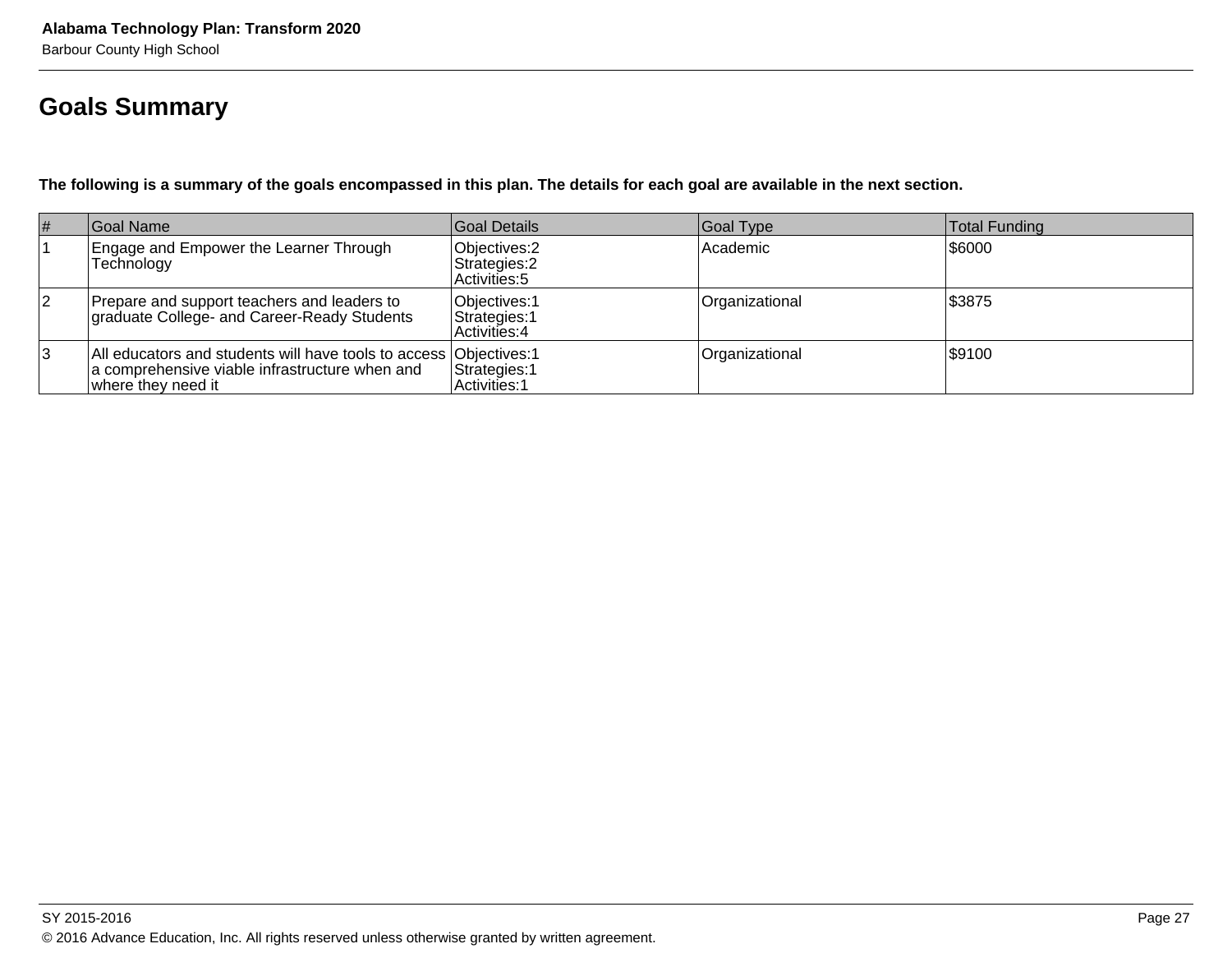## **Goal 1: Engage and Empower the Learner Through Technology**

#### **Measurable Objective 1:**

90% of All Students will demonstrate a proficiency to use digital tools individually or collaboratively, in and out of the classroom to gather, organize, evaluate, and share and present information in Mathematics by 05/26/2016 as measured by classroom observations of student participation and indicated in lesson plans.

#### **Strategy 1:**

Student Engagement with Technology Tool Engagement - Barbour County High School classroom's have SmartBoard capability. All teachers actively use andencourage student use of the SmartBoards for academic engagement with the interactive technology tools. Teachers will develop classroom procedures and guidelinesfor student engagement with interactive technology tools. Other interactive tools for students are document cameras, LCD projectors, Mobi pads & clickers. Classroomobservations focused on student interaction with technology will be documented along with notations within the teacher's lesson plans.

Research cited: Alabama Technology Course of Study

#### Category:

Research Cited: Research cited: Alabama Technology Course of Study

| Activity - Interactive Technology Tool Engagement                                                                                                                                                                                                                                                                            | Activity Type Begin Date |             | <b>End Date</b> | <b>Resource</b><br>Assigned | Source Of<br> Funding | <b>Staff</b><br>Responsible                     |
|------------------------------------------------------------------------------------------------------------------------------------------------------------------------------------------------------------------------------------------------------------------------------------------------------------------------------|--------------------------|-------------|-----------------|-----------------------------|-----------------------|-------------------------------------------------|
| Use digital tools to solve mathematic problems in grades ten through<br>twelve. Barbour County High School will use this activity to support the<br>needs of our students, especially those of high poverty, to afford them the<br>equitable opportunity to interact with technology and prepare for careers<br>and college. | Technology               | 108/06/2015 | 05/26/2016      | \$4000                      | Title I Part A        | <b>Classroom</b><br>Iteachers and<br>principals |

| <b>Activity - Professional Development</b>                                                                                                      | Activity Type                                                                                                     | Begin Date | <b>End Date</b> | Resource<br>Assigned | Source Of<br> Funding | Staff<br>Responsible           |
|-------------------------------------------------------------------------------------------------------------------------------------------------|-------------------------------------------------------------------------------------------------------------------|------------|-----------------|----------------------|-----------------------|--------------------------------|
| There will be professional development for all educators in order to<br>enhance teaching and learning in the classrooms as well as school wide. | <b>IProfessional</b><br> Learning,<br><b>IBehavioral</b><br>Support<br>Program,<br>Academic<br>Support<br>Program | 08/06/2015 | 05/26/2016      | \$2000               | Title I Part A        | Teachers and<br>administrators |

#### **Measurable Objective 2:**

100% of Ninth, Tenth, Eleventh and Twelfth grade students will demonstrate a proficiency by participating in at least one on-line learning experience prior tograduation in Career & Technical by 05/23/2016 as measured by schooll records and implementation of the Course of Study reflected in lesson plans..

#### **Strategy 1:**

Career Tech Online Learning Experience - The Barbour County School District will implement an online learning experience for 9 - 12 grade students through therequired Career Preparedness Course. All 9th grade students and any 10 - 12 grade transfer students will be required to take the Career Parparedness Course.The

#### SY 2015-2016

© 2016 Advance Education, Inc. All rights reserved unless otherwise granted by written agreement.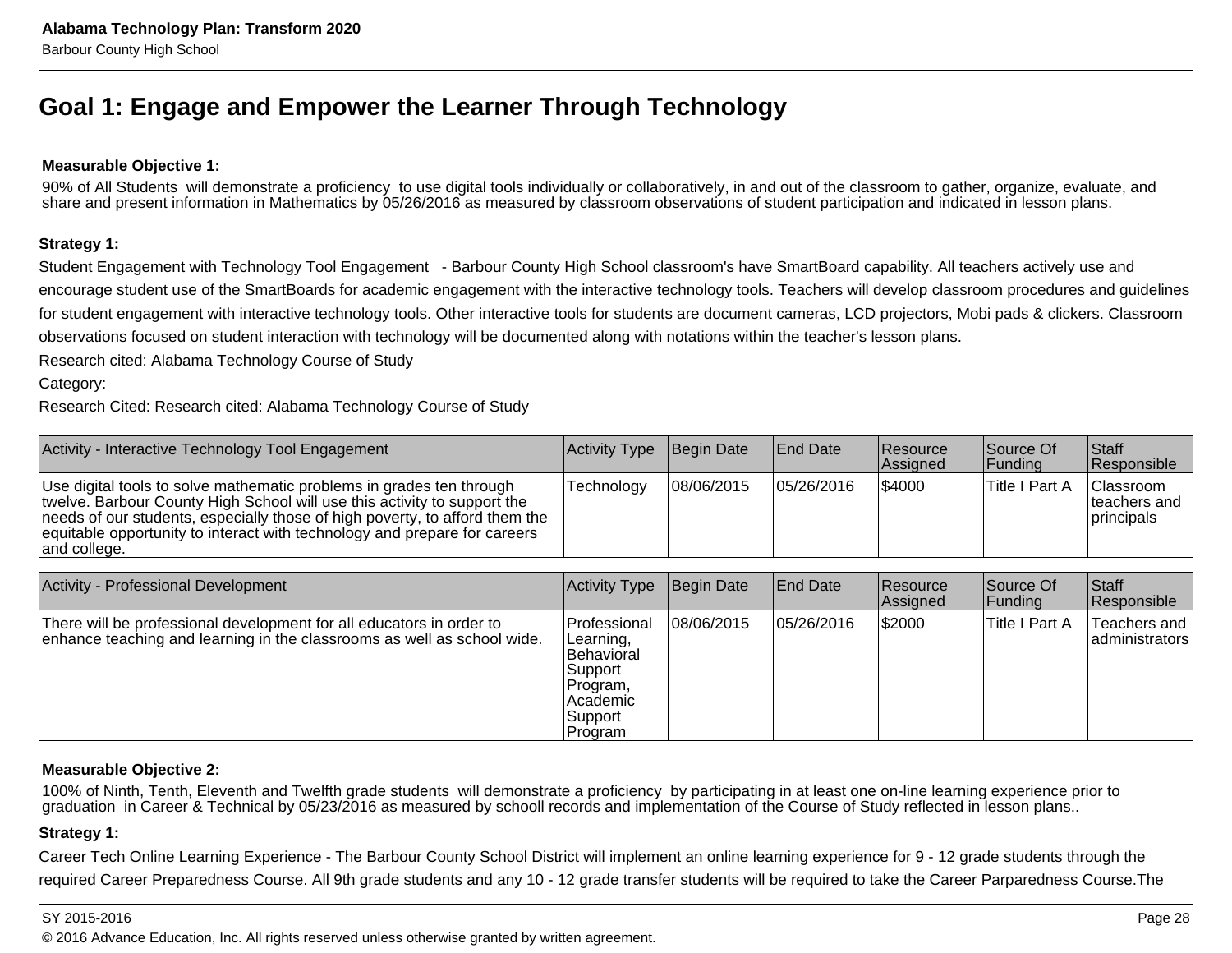Barbour County High School

Career Preparedness course will be taught in the computer lab. The course will be monitored through lesson plans and grades.

Category:

Research Cited: Alabama Course of Study for Career Prepareness

| Activity - Digital Citizenship                                                                                                                                                                                                                                                                                                                                                                                                                                                                                                                                                                                                                                                                                                                             | Activity Type                                         | Begin Date | <b>End Date</b> | <b>Resource</b><br>Assigned | Source Of<br>Funding   | Staff<br>Responsible                    |
|------------------------------------------------------------------------------------------------------------------------------------------------------------------------------------------------------------------------------------------------------------------------------------------------------------------------------------------------------------------------------------------------------------------------------------------------------------------------------------------------------------------------------------------------------------------------------------------------------------------------------------------------------------------------------------------------------------------------------------------------------------|-------------------------------------------------------|------------|-----------------|-----------------------------|------------------------|-----------------------------------------|
| Demonstrate appropriate digital citizenship through safe, ethical, and legal<br>use of technology systems and digital content.<br>a. Explain consequences of illegal and unethical use of technology<br>systems and digital content.<br>Examples: cyberbullying, plagiarism<br>b. Interpret copyright laws and plolicies with regard to ownership and use<br>of digital content.<br>c. Explain the implications of creating and maintaining a positive digital<br>Ifootprint.<br>d. Critique Internet and digital information for validity, reliability, accuracy,<br>bias, and current relevance.<br>e. Cite sources of digital content using a style manual.<br>Examples: Moedern Language Association (MLA) American Psychological<br>Association (APA) | <b>Career</b><br>Preparation/O<br><b>I</b> rientation | 08/19/2015 | 05/23/2016      | ISO                         | No Funding<br>Required | <b>Business</b><br>Education<br>Teacher |
|                                                                                                                                                                                                                                                                                                                                                                                                                                                                                                                                                                                                                                                                                                                                                            |                                                       |            |                 |                             |                        |                                         |

| Activity - Technology Troubleshooting                                                                                                                          | Activity Type Begin Date                   |            | <b>IEnd Date</b> | <b>Resource</b><br><b>Assigned</b> | Source Of<br> Fundina   | <b>Staff</b><br><b>Responsible</b> |
|----------------------------------------------------------------------------------------------------------------------------------------------------------------|--------------------------------------------|------------|------------------|------------------------------------|-------------------------|------------------------------------|
| Diagnose problems with hardware, software, and advanced network<br>stystems. Examples: printer, profector, power supply, task mamager,<br>network connectivity | Career<br>l Preparation/O l<br>Irientation | 08/19/2015 | 05/23/2016       | I\$0                               | INo Fundina<br>Required | Business<br>Education<br>Teacher   |

| Activity - Collaborative Learning Projects                                                                                                                                                                                                                                               | Activity Type                                           | Begin Date  | <b>End Date</b> | <b>Resource</b><br>Assigned | Source Of<br>Funding    | Staff<br>Responsible                    |
|------------------------------------------------------------------------------------------------------------------------------------------------------------------------------------------------------------------------------------------------------------------------------------------|---------------------------------------------------------|-------------|-----------------|-----------------------------|-------------------------|-----------------------------------------|
| Utilize an online learning-management system to engage in collaborative<br>learning projects, discussions, and assessments beyond the traditional<br>classroom that are goal-oriented, focused, project-based, and inquiry-<br>oriented.<br>Examples: Moodle, Edmodo, Blackboard, Canvas | Career<br><b>IPreparation/OI</b><br><b>I</b> rientation | 108/19/2015 | 05/23/2016      | 1\$0                        | No Funding<br> Reauired | Business<br><b>Educaiton</b><br>Teacher |

## **Goal 2: Prepare and support teachers and leaders to graduate College- and Career-ReadyStudents**

### **Measurable Objective 1:**

demonstrate a proficiency in exhibiting knowledge, skills, and work processes that are representative of an innovative professional in a global and digital society by<br>05/26/2016 as measured by classroom observations and E

© 2016 Advance Education, Inc. All rights reserved unless otherwise granted by written agreement.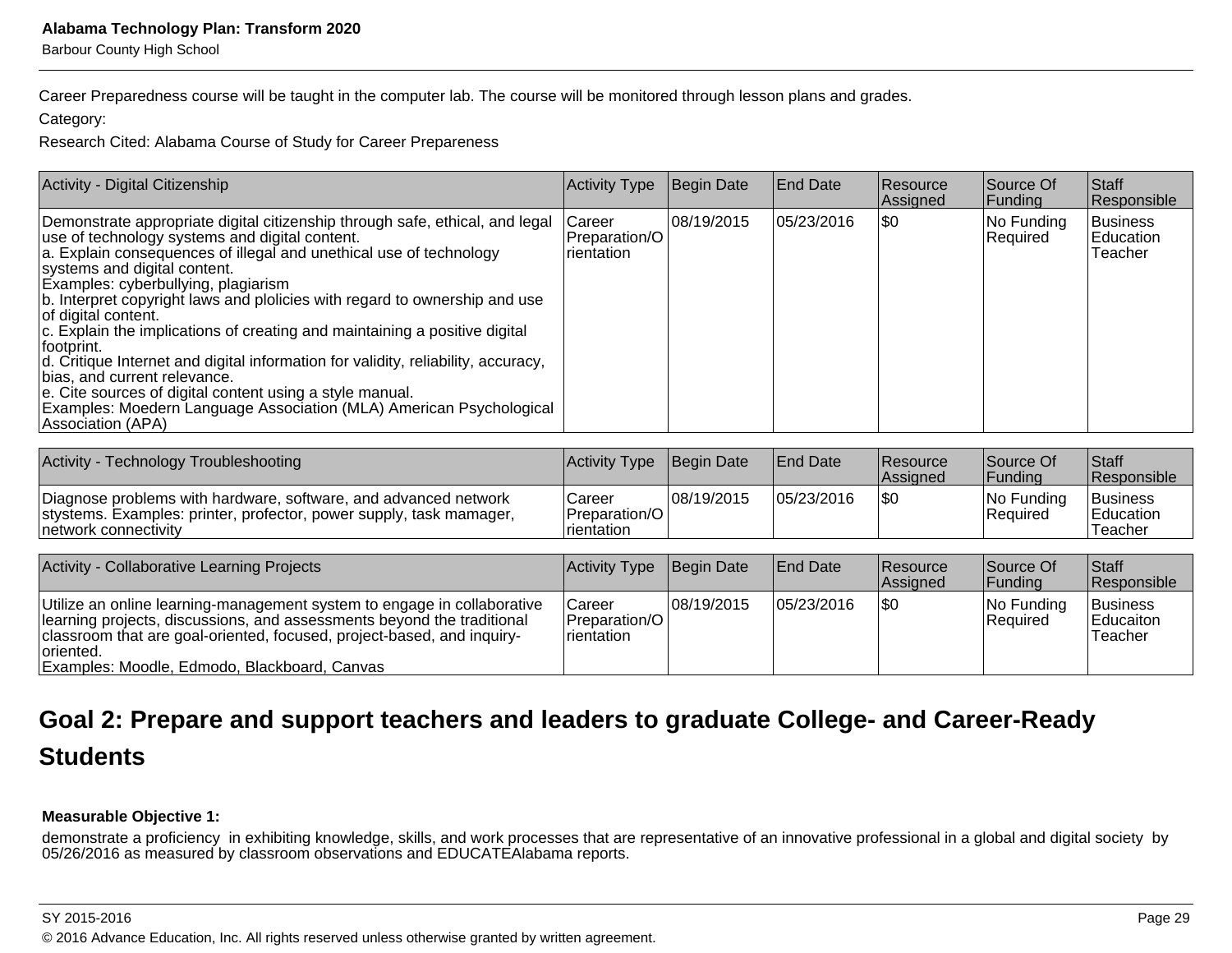### **Strategy 1:**

Professional Development - Teachers at Barbour County High School have been provided with professional development and will have ongoing opportunities to enhance their technology skills to increase their proficiency with technology needed in the classroom. This professional development will help teachers to integrate technology into their lessons and to increase students' hands-on experience with technology. Teachers will also prepare students with technology skills that will enablethem to actively participate in the learning experience and become more knowledgeable of the technology that will help them in their preparation for college andcareers.

#### Category:

Research Cited: Alabama Plan 2020

| Activity - Document Camera Training                                                                                                                           | <b>Activity Type</b>                       | Begin Date | End Date        | Resource<br>Assigned | Source Of<br> Funding  | Staff<br>Responsible                                                                                                                                                                             |
|---------------------------------------------------------------------------------------------------------------------------------------------------------------|--------------------------------------------|------------|-----------------|----------------------|------------------------|--------------------------------------------------------------------------------------------------------------------------------------------------------------------------------------------------|
| Teachers at BCHS will be provided with training on the use of Document<br>Cameras as needed in order to increase technology integration in the<br>∣classroom. | l Professional<br>Learning                 | 08/06/2015 | 105/26/2016     | <b>SO</b>            | No Funding<br>Required | <b>Technology</b><br> coordinator,<br>Idirector of<br>Iinstructional<br>Iservices and<br>lfederal<br>programs,<br><i>o</i> utside<br> consultants,<br>Ischool<br>ladministrators<br>and teachers |
| $\Lambda$ ethnics $\Omega$ as entropy and $\Gamma$ as in in a                                                                                                 | المفحا والمتمرد المسارى والمترافية المتحرق |            | $10x + 20x + 4$ | 10.22222             | $\overline{\Omega}$    | 0.1                                                                                                                                                                                              |

| Activity - SmartBoard Training                                                                                                                                  | Activity Type Begin Date  |            | <b>I</b> End Date | Resource<br><b>Assigned</b> | Source Of<br> Fundina            | <b>Staff</b><br><b>Responsible</b>                  |
|-----------------------------------------------------------------------------------------------------------------------------------------------------------------|---------------------------|------------|-------------------|-----------------------------|----------------------------------|-----------------------------------------------------|
| BCHS will provide training on the use of SmartBoards for instructional<br>personnel as needed in order to increase technology integration in the<br>Iclassroom. | IProfessional<br>Learning | 08/06/2015 | 05/26/2016        |                             | $ No$ Funding<br><b>Required</b> | Technology<br><b>coordinator</b><br>land teachers I |

| Activity - OdysseyWare Training                                                                                                                                                                                                                                             | Activity Type | Begin Date  | <b>End Date</b>  | Resource<br>Assigned | Source Of<br> Funding        | <b>Staff</b><br>Responsible                                                      |
|-----------------------------------------------------------------------------------------------------------------------------------------------------------------------------------------------------------------------------------------------------------------------------|---------------|-------------|------------------|----------------------|------------------------------|----------------------------------------------------------------------------------|
| A select group of teachers, counselors and school administrators of BCHS   Professional<br>will be trained and/or refreshed on the use of OdysseyWare Instructional<br>Software to assist high poverty and high need at-risk students currently in<br>$\vert$ grades 10-12. | Learning      | 108/06/2015 | 105/26/2016      | \$1875               | Title II Part A              | Technology<br>coordinator.<br><b>Ischool</b><br>  administrators<br>and teachers |
|                                                                                                                                                                                                                                                                             |               |             |                  |                      |                              |                                                                                  |
| Activity - Professional Development                                                                                                                                                                                                                                         | Activity Type | Begin Date  | <b>IEnd Date</b> | Resource<br>Assigned | Source Of<br><b>IFundina</b> | <b>Staff</b><br><b>Responsible</b>                                               |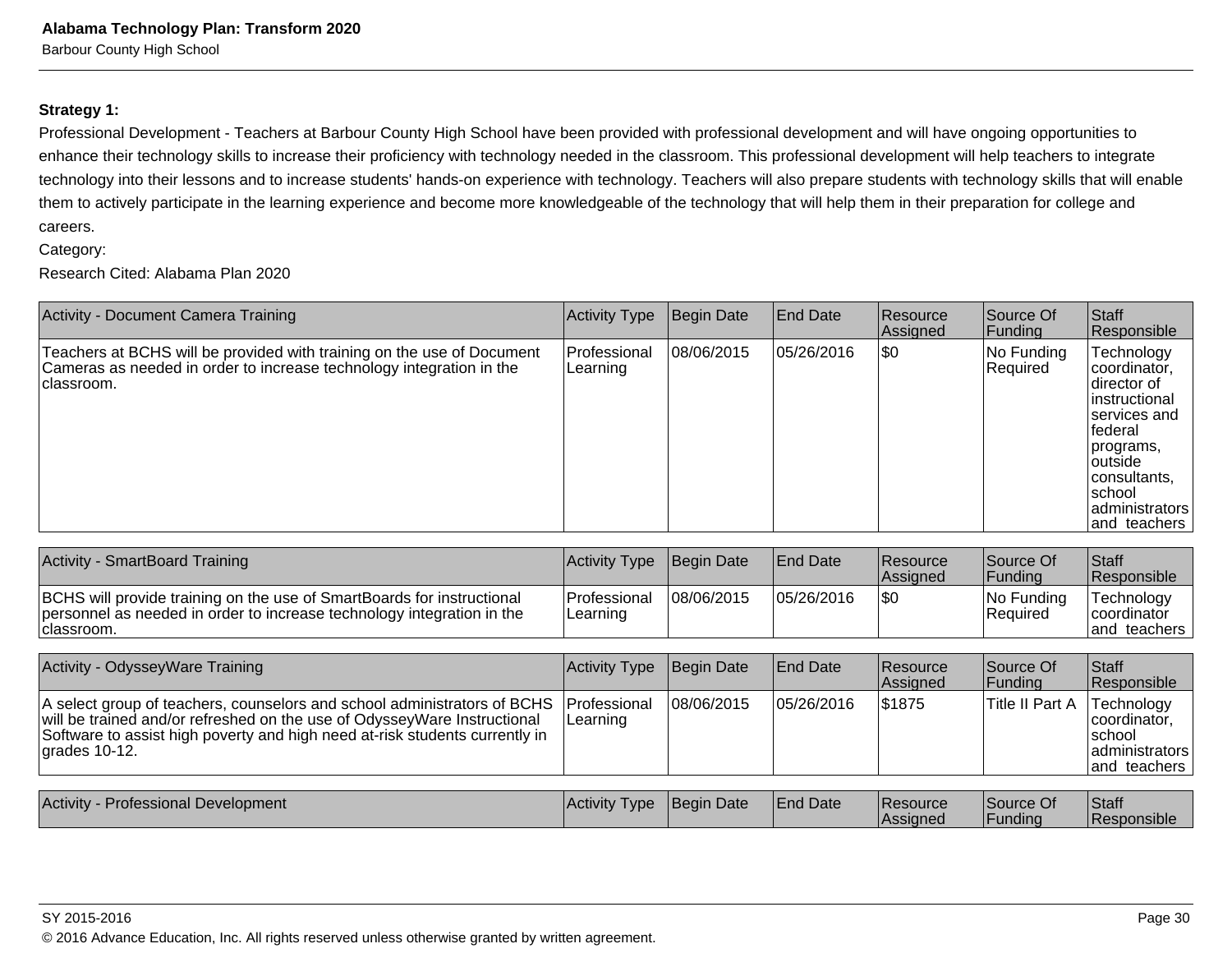Barbour County High School

| Professional development for all educations in order to enhance the<br>teaching and learning in the classroom as well as school wide | <b>Professional</b><br>Learning,<br>IBehavioral<br> Support<br>Program,<br><b>IAcademic</b><br> Support<br> Program | 08/06/2015 | 05/26/2016 | \$2000 | lTitle I Part A | Teachers and I<br>  administrators |
|--------------------------------------------------------------------------------------------------------------------------------------|---------------------------------------------------------------------------------------------------------------------|------------|------------|--------|-----------------|------------------------------------|
|--------------------------------------------------------------------------------------------------------------------------------------|---------------------------------------------------------------------------------------------------------------------|------------|------------|--------|-----------------|------------------------------------|

## **Goal 3: All educators and students will have tools to access a comprehensive viableinfrastructure when and where they need it**

#### **Measurable Objective 1:**

collaborate to ensure BCHS has external internet connections to its internet service provider that enables easy student and teacher access to online resources andtools, such as digital content, video streaming, digital textbooks, and online assessments by 05/26/2016 as measured by survey results: teachers, students,administrators, and parents.

#### **Strategy 1:**

School Interactive Website - Barbour County High School as part of the district's planning partnered with School In sites to design and host an interactive website forthe school. The website contains the following interactive content: Upcoming Events, Calendars, Resource Links, Survey Links, INOW Parental Portal, INOW TeacherPortal, Homework and Assignment Links, departmental links, and organization links. Funding was the only resources needed as all the infrastructure was currently inplace. It will be monitored by the school level by the principal for updates and content as well as the counter for visitors to the website.

Category:

Research Cited: Alabama Plan 2020

| <b>Activity - INOW Parent Portal</b>                                                                                                                                                                                                                               | Activity Type           | Begin Date  | <b>IEnd Date</b> | <b>Resource</b><br>Assigned | Source Of<br> Funding | <b>Staff</b><br>Responsible                                                                                        |
|--------------------------------------------------------------------------------------------------------------------------------------------------------------------------------------------------------------------------------------------------------------------|-------------------------|-------------|------------------|-----------------------------|-----------------------|--------------------------------------------------------------------------------------------------------------------|
| Through the INOW Home Portal link on the Barbour County High School<br>website, parents can access grades, lesson plans, attendance,<br>assignments and upcoming events. Schools have provided and will<br>continue to provide training opportunities for parents. | Parent<br>l Involvement | 108/06/2015 | 105/26/2016      | 1\$9100                     | Other                 | Technology<br>coordinator.<br>superintenden<br>$ t$ , district staff,<br>Ischool<br>  administrators<br>. teachers |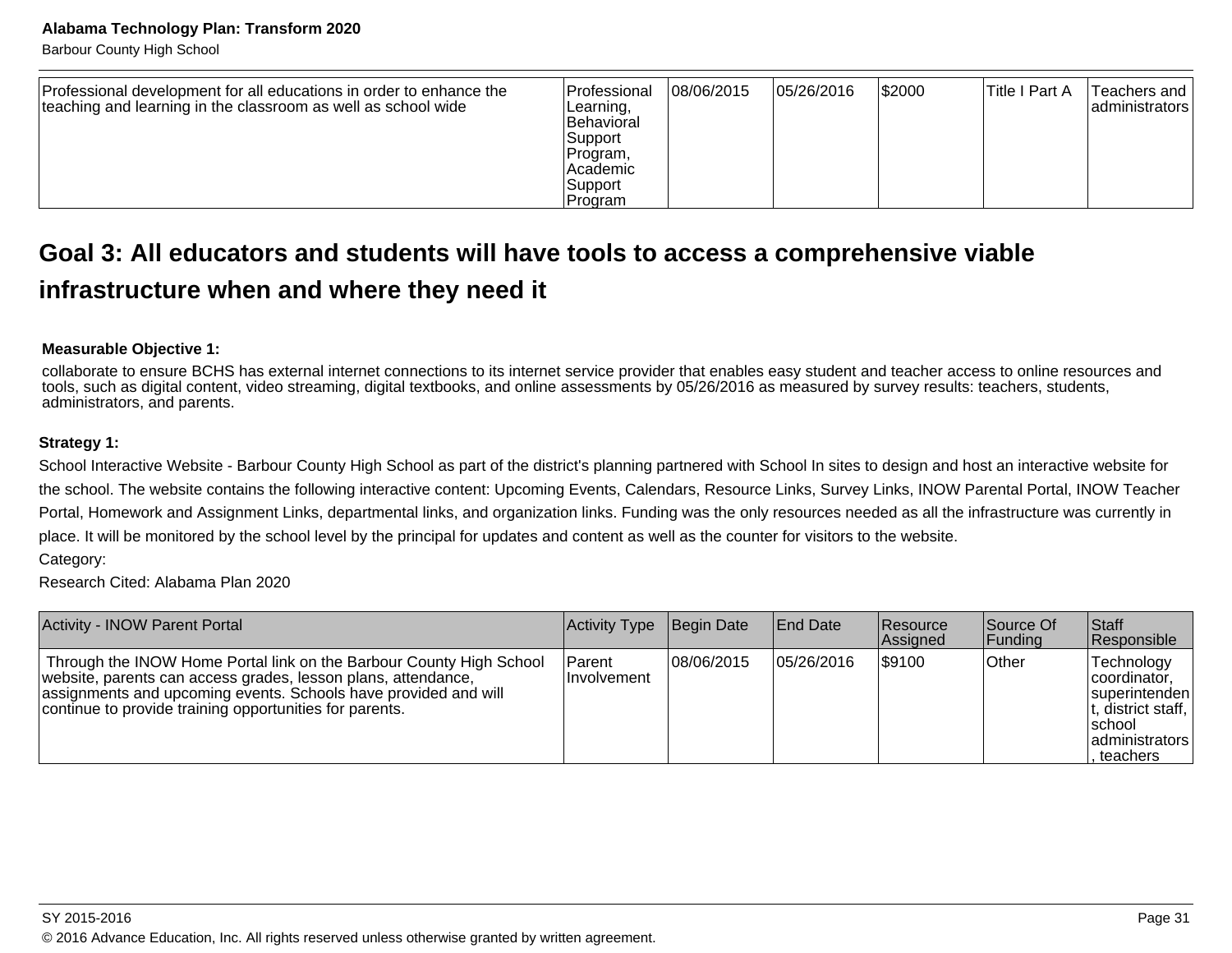## **Activity Summary by Funding Source**

### **Below is a breakdown of your activities by funding source**

### **Title II Part A**

| <b>Activity Name</b> | Activity Description                                                                                                                                                                                                                                     | Activity Type                           | Begin Date | End Date   | <b>Resource</b><br>Assigned | <b>Staff</b><br>Responsible                                              |
|----------------------|----------------------------------------------------------------------------------------------------------------------------------------------------------------------------------------------------------------------------------------------------------|-----------------------------------------|------------|------------|-----------------------------|--------------------------------------------------------------------------|
| OdysseyWare Training | A select group of teachers, counselors and school<br>administrators of BCHS will be trained and/or refreshed on<br>the use of OdysseyWare Instructional Software to assist<br>high poverty and high need at-risk students currently in<br>lgrades 10-12. | <b>IProfessional</b><br><b>Learning</b> | 08/06/2015 | 05/26/2016 | \$1875                      | Technology<br>coordinator,<br>∣school<br>ladministrators<br>and teachers |
|                      |                                                                                                                                                                                                                                                          |                                         |            | Total      | \$1875                      |                                                                          |

#### **Other**

| <b>Activity Name</b>      | Activity Description                                                                                                                                                                                                                                                  | Activity Type                  | Begin Date | <b>End Date</b> | Resource<br>Assigned | <b>Staff</b><br>Responsible                                                                                 |
|---------------------------|-----------------------------------------------------------------------------------------------------------------------------------------------------------------------------------------------------------------------------------------------------------------------|--------------------------------|------------|-----------------|----------------------|-------------------------------------------------------------------------------------------------------------|
| <b>INOW Parent Portal</b> | Through the INOW Home Portal link on the Barbour<br>County High School website, parents can access grades,<br>lesson plans, attendance, assignments and upcoming<br>events. Schools have provided and will continue to provide<br>training opportunities for parents. | l Parent<br><b>Involvement</b> | 08/06/2015 | 05/26/2016      | \$9100               | Technology<br>coordinator.<br>superintenden<br>, district staff,  <br>Ischool<br>administrators<br>teachers |
|                           |                                                                                                                                                                                                                                                                       |                                |            | Total           | \$9100               |                                                                                                             |

## **Title I Part A**

| <b>Activity Name</b>     | Activity Description                                                                                                                                 | Activity Type                                                                                | Begin Date | <b>End Date</b> | Resource<br><b>Assigned</b> | <b>Staff</b><br>Responsible       |
|--------------------------|------------------------------------------------------------------------------------------------------------------------------------------------------|----------------------------------------------------------------------------------------------|------------|-----------------|-----------------------------|-----------------------------------|
| Professional Development | Professional development for all educations in order to<br>enhance the teaching and learning in the classroom as well   Learning,<br>las school wide | Professional<br><b>Behavioral</b><br>Support<br>Program,<br>l Academic<br>Support<br>Program | 08/06/2015 | 05/26/2016      | \$2000                      | Teachers and<br>ladministrators l |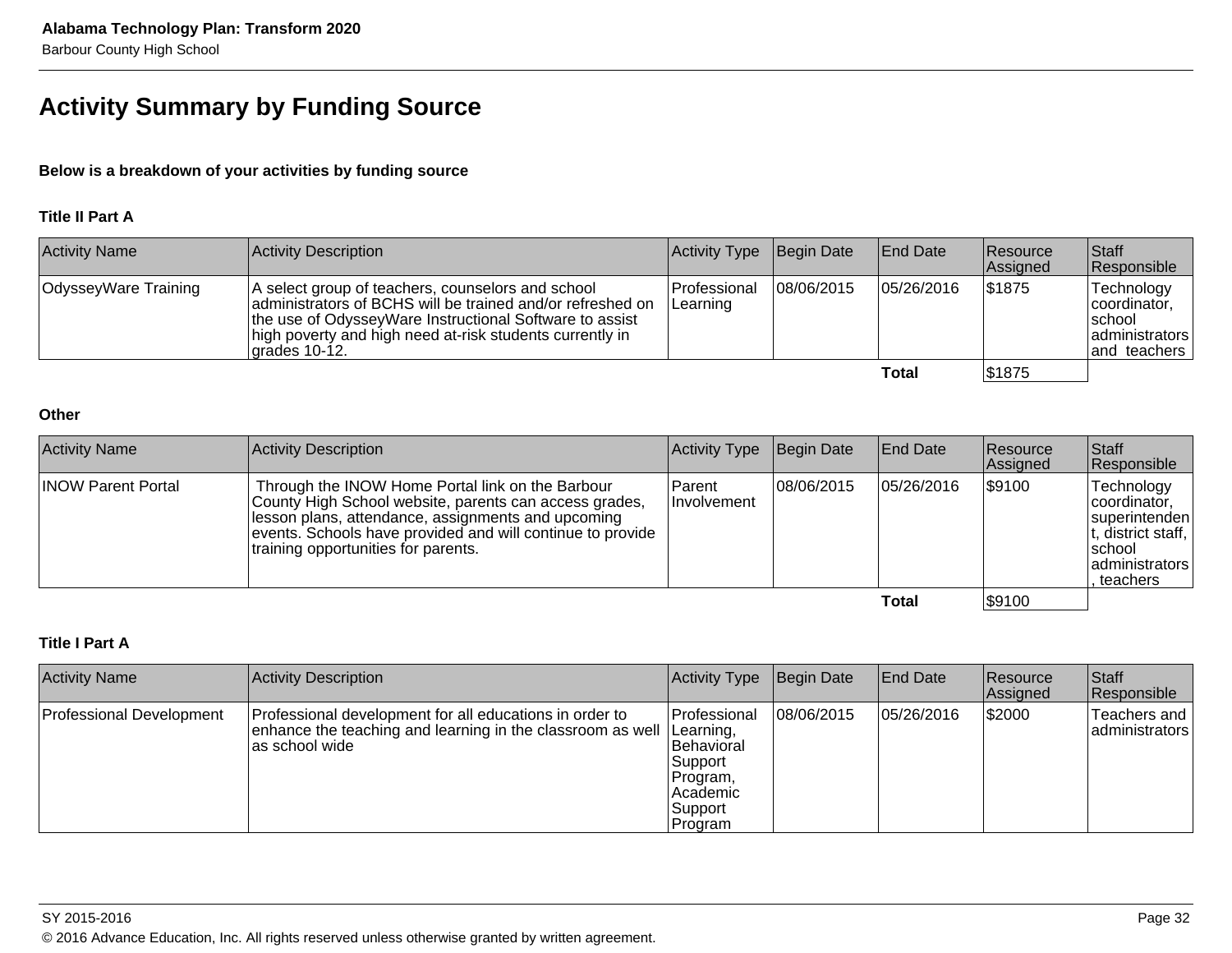Barbour County High School

| Professional Development                  | There will be professional development for all educators in<br>order to enhance teaching and learning in the classrooms<br>las well as school wide.                                                                                                                                                                              | Professional<br>Learning,<br><b>IBehavioral</b><br>Support<br>Program,<br>lAcademic<br>Support<br>Program | 08/06/2015 | 05/26/2016 | \$2000 | Teachers and I<br> administrators               |
|-------------------------------------------|----------------------------------------------------------------------------------------------------------------------------------------------------------------------------------------------------------------------------------------------------------------------------------------------------------------------------------|-----------------------------------------------------------------------------------------------------------|------------|------------|--------|-------------------------------------------------|
| Interactive Technology Tool<br>Engagement | Use digital tools to solve mathematic problems in grades<br>ten through twelve. Barbour County High School will use<br>this activity to support the needs of our students, especially<br>those of high poverty, to afford them the equitable<br>opportunity to interact with technology and prepare for<br> careers and college. | Technology                                                                                                | 08/06/2015 | 05/26/2016 | \$4000 | <b>Classroom</b><br>lteachers and<br>principals |
|                                           |                                                                                                                                                                                                                                                                                                                                  |                                                                                                           |            | Total      | \$8000 |                                                 |

## **No Funding Required**

| <b>Activity Name</b>               | <b>Activity Description</b>                                                                                                                                                                                                                                                                                                                                                                                                                                                                                                                                                                                                                                                                                                                                  | <b>Activity Type</b>                  | Begin Date | <b>End Date</b> | Resource<br>Assigned | Staff<br>Responsible                      |
|------------------------------------|--------------------------------------------------------------------------------------------------------------------------------------------------------------------------------------------------------------------------------------------------------------------------------------------------------------------------------------------------------------------------------------------------------------------------------------------------------------------------------------------------------------------------------------------------------------------------------------------------------------------------------------------------------------------------------------------------------------------------------------------------------------|---------------------------------------|------------|-----------------|----------------------|-------------------------------------------|
| Digital Citizenship                | Demonstrate appropriate digital citizenship through safe,<br>ethical, and legal use of technology systems and digital<br>content.<br>a. Explain consequences of illegal and unethical use of<br>technology systems and digital content.<br>Examples: cyberbullying, plagiarism<br>b. Interpret copyright laws and plolicies with regard to<br>ownership and use of digital content.<br>c. Explain the implications of creating and maintaining a<br>positive digital footprint.<br>d. Critique Internet and digital information for validity,<br>reliability, accuracy, bias, and current relevance.<br>e. Cite sources of digital content using a style manual.<br>Examples: Moedern Language Association (MLA) American<br>Psychological Association (APA) | Career<br>Preparation/O<br>rientation | 08/19/2015 | 05/23/2016      | \$0                  | <b>Business</b><br>Education<br>Teacher   |
| Collaborative Learning<br>Projects | Utilize an online learning-management system to engage in<br>collaborative learning projects, discussions, and<br>assessments beyond the traditional classroom that are<br>goal-oriented, focused, project-based, and inquiry-oriented.<br>Examples: Moodle, Edmodo, Blackboard, Canvas                                                                                                                                                                                                                                                                                                                                                                                                                                                                      | Career<br>Preparation/O<br>rientation | 08/19/2015 | 05/23/2016      | \$0                  | <b>Business</b><br>Educaiton<br>Teacher   |
| <b>SmartBoard Training</b>         | BCHS will provide training on the use of SmartBoards for<br>instructional personnel as needed in order to increase<br>technology integration in the classroom.                                                                                                                                                                                                                                                                                                                                                                                                                                                                                                                                                                                               | Professional<br>Learning              | 08/06/2015 | 05/26/2016      | \$0                  | Technology<br>coordinator<br>and teachers |
| <b>Technology Troubleshooting</b>  | Diagnose problems with hardware, software, and advanced<br>network stystems. Examples: printer, profector, power<br>supply, task mamager, network connectivity                                                                                                                                                                                                                                                                                                                                                                                                                                                                                                                                                                                               | Career<br>Preparation/O<br>rientation | 08/19/2015 | 05/23/2016      | \$0                  | <b>Business</b><br>Education<br>Teacher   |